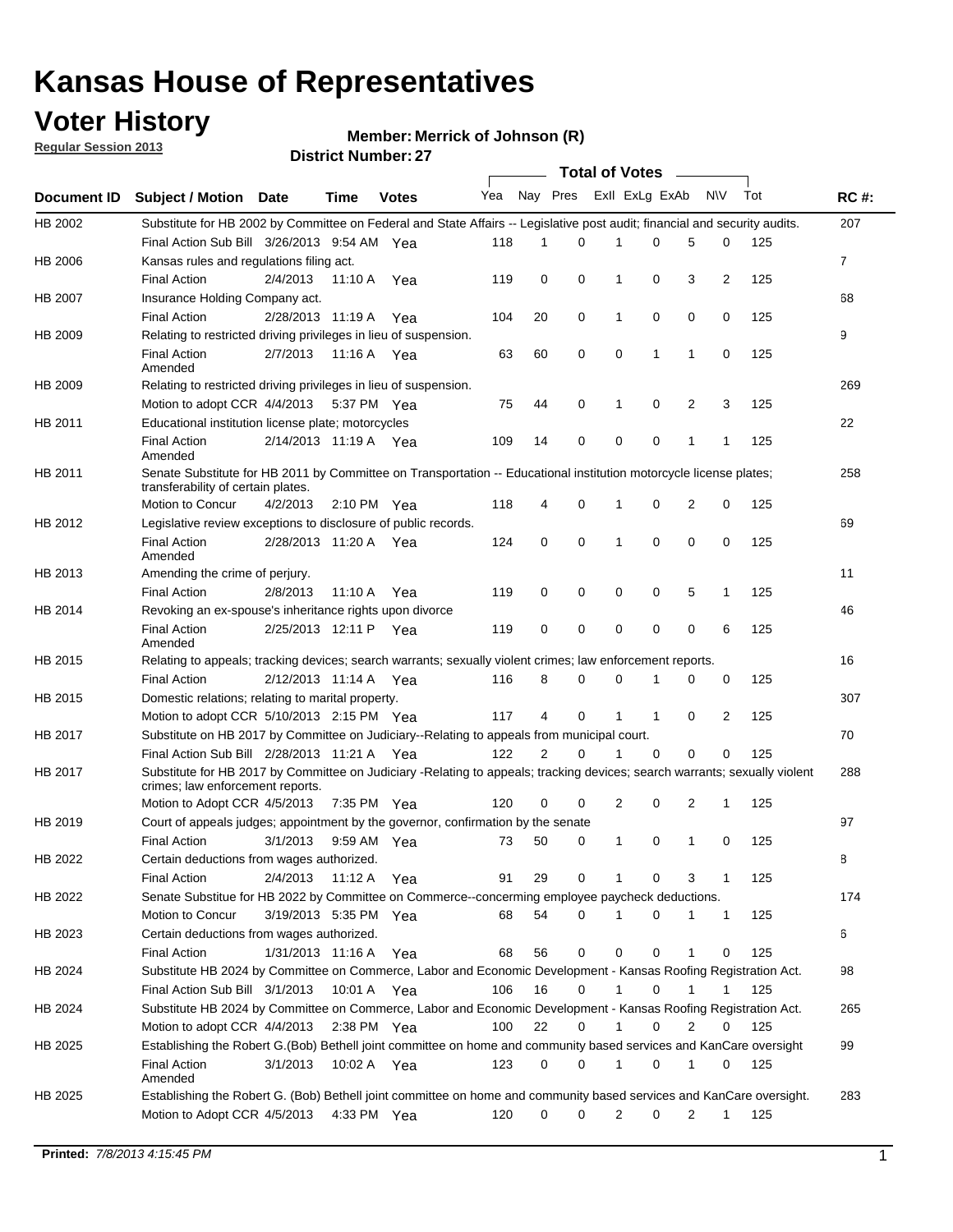## **Voter History**

**Merrick of Johnson (R)**

**Regular Session 2013**

|                |                                                                                                                                                                                                                                                        |                       |             |              |     |                         | <b>Total of Votes</b> |   |   |                |           |     |             |
|----------------|--------------------------------------------------------------------------------------------------------------------------------------------------------------------------------------------------------------------------------------------------------|-----------------------|-------------|--------------|-----|-------------------------|-----------------------|---|---|----------------|-----------|-----|-------------|
| Document ID    | <b>Subject / Motion</b>                                                                                                                                                                                                                                | Date                  | Time        | <b>Votes</b> | Yea | Nay Pres Exll ExLg ExAb |                       |   |   |                | <b>NV</b> | Tot | <b>RC#:</b> |
| HB 2028        | Providing for venue in Shawnee County District Court in certain forfeiture proceedings                                                                                                                                                                 |                       |             |              |     |                         |                       |   |   |                |           |     | 12          |
|                | <b>Final Action</b><br>Amended                                                                                                                                                                                                                         | 2/8/2013              | 11:12 A Yea |              | 119 | 1                       | $\Omega$              | 0 | 0 | 5              | 0         | 125 |             |
| HB 2028        | Providing for venue in Shawnee County District Court in certain forfeiture proceedings                                                                                                                                                                 |                       |             |              |     |                         |                       |   |   |                |           |     | 199         |
|                | Motion to Concur                                                                                                                                                                                                                                       | 3/25/2013 9:36 AM Yea |             |              | 120 | 0                       | 0                     | 2 | 0 | 2              | 1         | 125 |             |
| HB 2030        | Creating wounded warrior deer hunting permits for injured combat veterans.                                                                                                                                                                             |                       |             |              |     |                         |                       |   |   |                |           |     | 25          |
|                | <b>Final Action</b><br>Amended                                                                                                                                                                                                                         | 2/15/2013 11:16 A     |             | Yea          | 115 | 0                       | 0                     | 2 | 2 | 3              | 3         | 125 |             |
| HB 2033        | Concerning the regulation of knives                                                                                                                                                                                                                    |                       |             |              |     |                         |                       |   |   |                |           |     | 143         |
|                | <b>Final Action</b>                                                                                                                                                                                                                                    | 3/7/2013              | 12:12 P     | Yea          | 93  | 28                      | 0                     | 1 | 0 | 3              | 0         | 125 |             |
| HB 2033        | Concerning the regulation of knives.                                                                                                                                                                                                                   |                       |             |              |     |                         |                       |   |   |                |           |     | 270         |
|                | Motion to adopt CCR 4/4/2013                                                                                                                                                                                                                           |                       | 5:43 PM Yea |              | 95  | 26                      | 0                     |   | 0 | 3              | 0         | 125 |             |
| HB 2034        | Human trafficking; crimes of commercial sexual exploitation of a child, selling sexual relations, promoting the sale of sexual<br>relations and buying sexual relations; children in need of care; staff secure faciliies.                             |                       |             |              |     |                         |                       |   |   |                |           |     | 17          |
|                | <b>Final Action</b><br>Amended                                                                                                                                                                                                                         | 2/12/2013 11:16 A Yea |             |              | 124 | 0                       | 0                     | 0 | 1 | 0              | 0         | 125 |             |
| HB 2034        | S Sub for HB 2034 by Committee on Judiciary - Human trafficking; crimes of commercial sexual exploitation of a child, selling<br>sexual relations, promoting the sale of sexual relations and buying sexual relations; children in need of care; staff |                       |             |              |     |                         |                       |   |   |                |           |     | 282         |
|                | Motion to Adopt CCR 4/5/2013 4:18 PM Yea                                                                                                                                                                                                               |                       |             |              | 120 | 0                       | 0                     | 2 | 0 | $\overline{2}$ | 1         | 125 |             |
| HB 2035        | Cities; experience requirements for plumbers, electricians and certain mechanical contractors.                                                                                                                                                         |                       |             |              |     |                         |                       |   |   |                |           |     | 29          |
|                | <b>Final Action</b>                                                                                                                                                                                                                                    | 2/18/2013 11:16 A     |             | Yea          | 117 | 2                       | 0                     | 2 | 0 | 4              | 0         | 125 |             |
| HB 2037        | Public property; religious displays; other displays.                                                                                                                                                                                                   |                       |             |              |     |                         |                       |   |   |                |           |     | 176         |
|                | <b>Final Action</b>                                                                                                                                                                                                                                    | 3/20/2013 10:27 A Yea |             |              | 120 | 3                       | 0                     | 1 | 0 | 1              | 0         | 125 |             |
| HB 2041        | Criminal history record information; definition; municipal court reporting; district court reporting.                                                                                                                                                  |                       |             |              |     |                         |                       |   |   |                |           |     | 19          |
|                | <b>Final Action</b>                                                                                                                                                                                                                                    | 2/13/2013 11:23 A     |             | Yea          | 119 | 3                       | 0                     | 0 | 0 | 3              | 0         | 125 |             |
| HB 2042        | Appraisal of property for taxation purposes; appeals; changes.                                                                                                                                                                                         |                       |             |              |     |                         |                       |   |   |                |           |     | 158         |
|                | <b>Final Action</b><br>Amended                                                                                                                                                                                                                         | 3/18/2013 11:19 A     |             | Yea          | 109 | 12                      | 0                     | 2 | 0 | 2              | 0         | 125 |             |
| HB 2043        | Aggravated battery; driving under the influence.                                                                                                                                                                                                       |                       |             |              |     |                         |                       |   |   |                |           |     | 100         |
|                | <b>Final Action</b><br>Amended                                                                                                                                                                                                                         | 3/1/2013              | 10:03 A Yea |              | 123 | 0                       | 0                     | 1 | 0 | 1              | 0         | 125 |             |
| HB 2043        | Senate Substitute for HB 2043 by Committee on Judiciary - Attorney general; duties and responsibilities; notice of intent to<br>seek the death penalty.                                                                                                |                       |             |              |     |                         |                       |   |   |                |           |     | 271         |
|                | Motion to adopt CCR 4/4/2013                                                                                                                                                                                                                           |                       | 5:48 PM Yea |              | 121 | 0                       | 0                     |   | 0 | 3              | 0         | 125 |             |
| <b>HB 2044</b> | Increasing the penalty for a person who distributes a controlled substance that causes great bodily harm or death.                                                                                                                                     |                       |             |              |     |                         |                       |   |   |                |           |     | 101         |
|                | <b>Final Action</b><br>Amended                                                                                                                                                                                                                         | 3/1/2013              | 10:05 A     | Yea          | 112 | 11                      | $\Omega$              | 1 | 0 | 1              | 0         | 125 |             |
| HB 2047        | Requiring certain municipalities to vote to increase property tax revenues over previous year when such increase exceeds<br>inflation; publication.                                                                                                    |                       |             |              |     |                         |                       |   |   |                |           |     | 186         |
|                | <b>Final Action</b><br>Amended                                                                                                                                                                                                                         | 3/21/2013 11:29 A Yea |             |              | 68  | 53                      | 0                     |   | 0 | 3              | 0         | 125 |             |
| HB 2049        | Kansas department of agriculture; increasing certain fees and eliminating sunsets on various program fees.                                                                                                                                             |                       |             |              |     |                         |                       |   |   |                |           |     | 59          |
|                | <b>Final Action</b><br>Amended                                                                                                                                                                                                                         | 2/27/2013 12:23 P Yea |             |              | 77  | 46                      | 0                     |   | 0 | 1              | 0         | 125 |             |
| HB 2049        | Kansas department of agriculture; increasing certain fees; concerning sunsets on various program fees.                                                                                                                                                 |                       |             |              |     |                         |                       |   |   |                |           |     | 324         |
|                | Motion to adopt CCR 6/2/2013                                                                                                                                                                                                                           |                       | 12:28 A     | Yea          | 45  | 64                      | 0                     | 1 | 0 | 6              | 9         | 125 |             |
| HB 2050        | Agriculture; agricultural chemical registration; pesticide business liablity insurance; repeal of the Kansas agricultural liming<br>materials act.                                                                                                     |                       |             |              |     |                         |                       |   |   |                |           |     | 60          |
|                | <b>Final Action</b><br>Amended                                                                                                                                                                                                                         | 2/27/2013 12:25 P     |             | Yea          | 103 | 20                      | 0                     | 1 | 0 | 1              | 0         | 125 |             |
| HB 2051        | Substitute for HB 2051 by Committee on Agriculture and Natural Resources--Amending provisions relating to dams,<br>obstructions, sstreams and water flex accounts and transfer permits.                                                                |                       |             |              |     |                         |                       |   |   |                |           |     | 50          |
|                | Final Action Sub Bill 2/26/2013 2:12 PM Yea                                                                                                                                                                                                            |                       |             |              | 117 | 2                       | 0                     | 0 | 0 | 0              | 6         | 125 |             |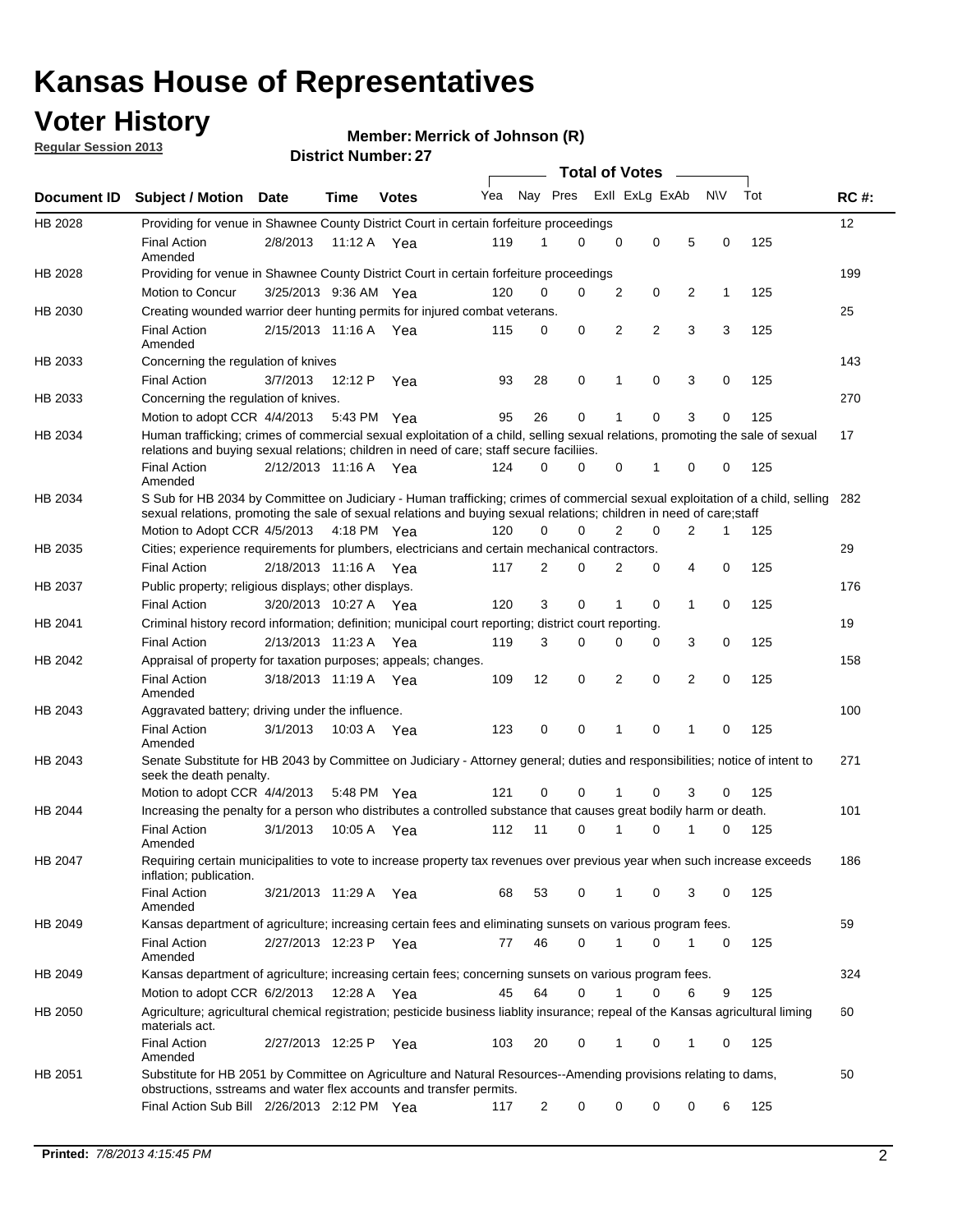## **Voter History**

**Merrick of Johnson (R)**

**Regular Session 2013**

|                |                                                                                                                                                                                                                                          |                       |             | PIJU IVI INUIIIVU . <i>LI</i> |     |                |                         | <b>Total of Votes</b> | $\sim$   |              |                |     |             |
|----------------|------------------------------------------------------------------------------------------------------------------------------------------------------------------------------------------------------------------------------------------|-----------------------|-------------|-------------------------------|-----|----------------|-------------------------|-----------------------|----------|--------------|----------------|-----|-------------|
| Document ID    | <b>Subject / Motion Date</b>                                                                                                                                                                                                             |                       | <b>Time</b> | <b>Votes</b>                  | Yea |                | Nay Pres Exll ExLg ExAb |                       |          |              | <b>NV</b>      | Tot | <b>RC#:</b> |
| HB 2052        | Discharging a firearm inside or into a city; unlawful acts; exceptions.                                                                                                                                                                  |                       |             |                               |     |                |                         |                       |          |              |                |     | 155         |
|                | <b>Final Action</b><br>Amended                                                                                                                                                                                                           | 3/14/2013 11:20 A Yea |             |                               | 121 | $\overline{2}$ | 0                       | 0                     | 0        | 2            | 0              | 125 |             |
| HB 2052        | Senate Substitute for HB 2052 by Committee on Federal and State Affairs - Concerning firearms; personal and family<br>protection act; concealed handguns in public building; other changes; unlawful discharge of a firearm inside city. |                       |             |                               |     |                |                         |                       |          |              |                |     | 300         |
|                | Motion to Adopt CCR 4/5/2013 10:24 P Yea                                                                                                                                                                                                 |                       |             |                               | 104 | 16             | 0                       | 2                     | 0        | 2            | 1              | 125 |             |
| HB 2055        | Personal and Familly Protection Act; public buildings; adequate security.                                                                                                                                                                |                       |             |                               |     |                |                         |                       |          |              |                |     | 156         |
|                | <b>Final Action</b><br>Amended                                                                                                                                                                                                           | 3/14/2013 11:26 A Yea |             |                               | 84  | 38             | 0                       | 0                     | 0        | 2            | 1              | 125 |             |
| HB 2057        | Concerning property taxation; relating to county appraisers; appointing interim appraiser.                                                                                                                                               |                       |             |                               |     |                |                         |                       |          |              |                |     | 208         |
|                | <b>Final Action</b>                                                                                                                                                                                                                      | 3/26/2013 9:55 AM Yea |             |                               | 119 | 0              | $\Omega$                | 1                     | 0        | 5            | 0              | 125 |             |
| HB 2058        | Taxation of helium and certain other gases under mineral severance tax, and prohibition of certain refunds related thereto.                                                                                                              |                       |             |                               |     |                |                         |                       |          |              |                |     | 159         |
|                | <b>Final Action</b>                                                                                                                                                                                                                      | 3/18/2013 11:21 A Yea |             |                               | 119 | 2              | $\Omega$                | 2                     | $\Omega$ | 2            | $\Omega$       | 125 |             |
| HB 2059        | Income tax deductions and modifications and severance tax exemptions; basis of partner's interest and shareholder's stock;<br>statutory clarification.                                                                                   |                       |             |                               |     |                |                         |                       |          |              |                |     | 14          |
|                | <b>Final Action</b><br>Amended                                                                                                                                                                                                           | 2/11/2013 11:42 A     |             | Yea                           | 122 | $\overline{2}$ | 0                       | 0                     | 0        | 1            | 0              | 125 |             |
| HB 2059        | Income tax deductions and modifications and severance tax exemptions; basis of partner's interest and shareholder's stock;<br>statutory clarification.                                                                                   |                       |             |                               |     |                |                         |                       |          |              |                |     | 293         |
|                | Motion to Concur                                                                                                                                                                                                                         | 4/5/2013              |             | 8:14 PM Nay                   | 0   | 120            | 0                       | 2                     | 0        | 2            | 1              | 125 |             |
| HB 2059        | Income tax rates, deductions and credits; rural opportunity zones; sales tax rates and distribution of revenue; severance tax;<br>and property tax exemptions for IRB property and property damaged by natural disaster.                 |                       |             |                               |     |                |                         |                       |          |              |                |     | 322         |
|                | Motion to adopt CCR 6/2/2013                                                                                                                                                                                                             |                       |             | 12:11 A Yea                   | 69  | 45             | 0                       | $\mathbf{1}$          | 0        | 6            | 4              | 125 |             |
| <b>HB 2060</b> | Prohibiting certain confined persons from receiving food sales tax refunds and homestead property tax refunds.                                                                                                                           |                       |             |                               |     |                |                         |                       |          |              |                |     | 10          |
|                | <b>Final Action</b><br>Amended                                                                                                                                                                                                           | 2/7/2013              | 11:18 A     | Yea                           | 123 | 0              | $\Omega$                | 0                     | 1        | 1            | 0              | 125 |             |
| HB 2065        | Creating the crime of home improvement fraud.                                                                                                                                                                                            |                       |             |                               |     |                |                         |                       |          |              |                |     | 20          |
|                | <b>Final Action</b><br>Amended                                                                                                                                                                                                           | 2/13/2013 11:26 A Yea |             |                               | 106 | 16             | 0                       | 0                     | 0        | 3            | 0              | 125 |             |
| HB 2066        | Physical therapists; evaluation and treatment of patients.                                                                                                                                                                               |                       |             |                               |     |                |                         |                       |          |              |                |     | 26          |
|                | <b>Final Action</b><br>Amended                                                                                                                                                                                                           | 2/15/2013 11:18 A Yea |             |                               | 98  | 16             | $\mathbf 0$             | 2                     | 2        | 3            | 4              | 125 |             |
| <b>HB 2067</b> | Board of nursing; assistant attorneys general.                                                                                                                                                                                           |                       |             |                               |     |                |                         |                       |          |              |                |     | 15          |
|                | <b>Final Action</b>                                                                                                                                                                                                                      | 2/11/2013 11:44 A Yea |             |                               | 123 | $\mathbf{1}$   | 0                       | 0                     | 0        | 1            | 0              | 125 |             |
| HB 2069        | Public policy; certain city ordinances and county resolutions declared void.                                                                                                                                                             |                       |             |                               |     |                |                         |                       |          |              |                |     | 102         |
|                | <b>Final Action</b><br>Amended                                                                                                                                                                                                           | 3/1/2013              |             | 10:06 A Yea                   | 92  | 31             | 0                       | 1                     | 0        | 1            | 0              | 125 |             |
| HB 2069        | Public policy; certain city ordinances and county resolutions declared void.                                                                                                                                                             |                       |             |                               |     |                |                         |                       |          |              |                |     | 292         |
|                | Motion to Concur                                                                                                                                                                                                                         | 4/5/2013              |             | 8:04 PM Yea                   | 88  | 32             | 0                       | 2                     | 0        | 2            | 1              | 125 |             |
| HB 2070        | Appearance bond conditions; surety and bounty hunter regulation.                                                                                                                                                                         |                       |             |                               |     |                |                         |                       |          |              |                |     | 103         |
|                | <b>Final Action</b><br>Amended                                                                                                                                                                                                           | 3/1/2013              |             | 10:08 A Yea                   | 122 | $\mathbf{1}$   | 0                       | $\mathbf{1}$          | 0        | $\mathbf{1}$ | 0              | 125 |             |
| HB 2074        | Cities and counties; solid waste disposal areas; restrictions.                                                                                                                                                                           |                       |             |                               |     |                |                         |                       |          |              |                |     | 139         |
|                | <b>Emergency Final</b><br><b>Action Amend</b>                                                                                                                                                                                            | 3/1/2013              |             | 1:11 PM Yea                   | 102 | 19             | 0                       | 1                     | 0        | $\mathbf{1}$ | $\overline{2}$ | 125 |             |
| HB 2075        | Cities; qualifications and rehabilitation of abandoned property.                                                                                                                                                                         |                       |             |                               |     |                |                         |                       |          |              |                |     | 61          |
|                | <b>Final Action</b><br>Amended                                                                                                                                                                                                           | 2/27/2013 12:27 P Yea |             |                               | 72  | 51             | 0                       | 1                     | 0        | 1            | 0              | 125 |             |
| HB 2077        | Granting professional licenses to military service members.<br><b>Final Action</b><br>Amended                                                                                                                                            | 2/26/2013 2:13 PM Yea |             |                               | 119 | 0              | 0                       | 2                     | 0        | 2            | 2              | 125 | 51          |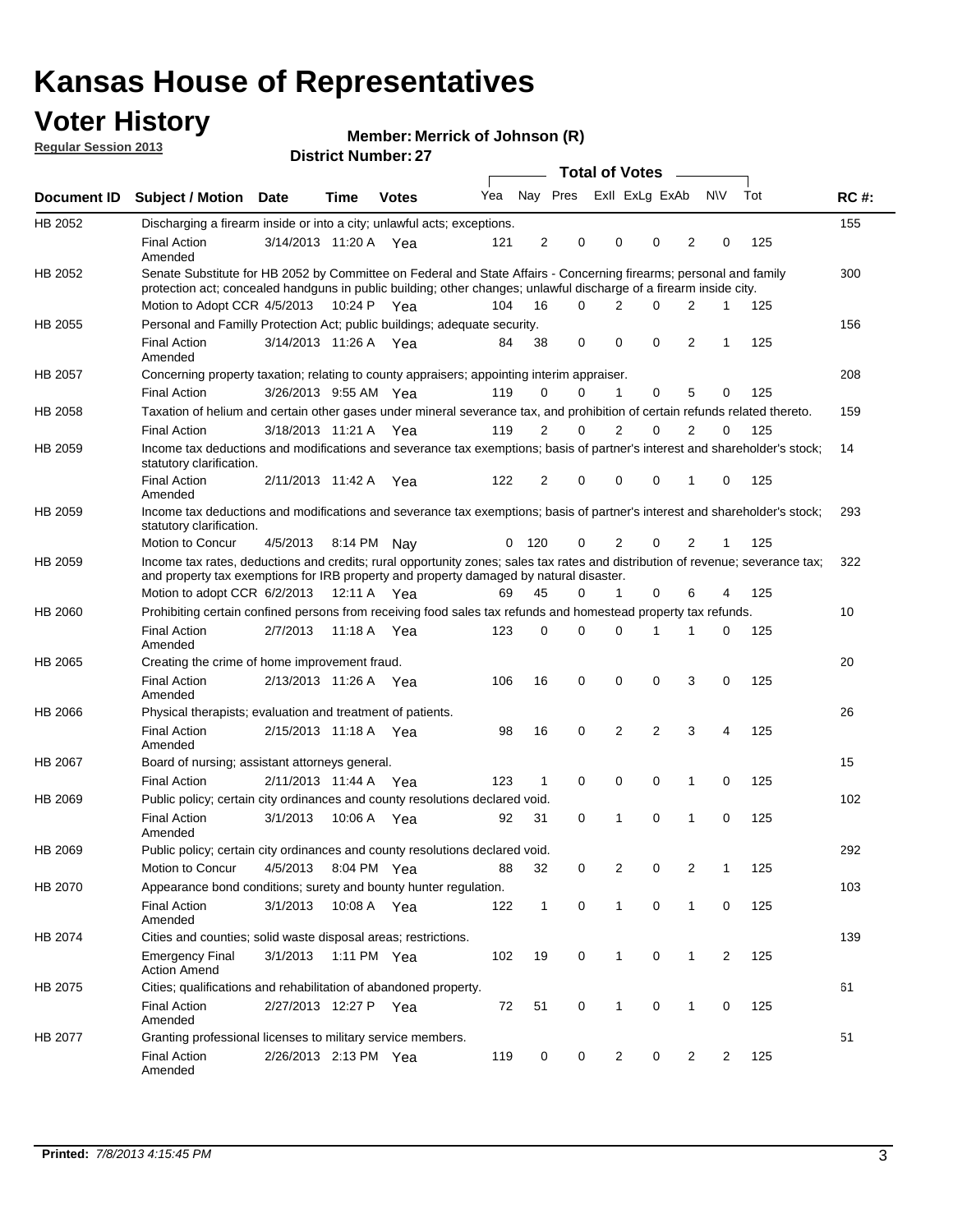## **Voter History**

**Merrick of Johnson (R)**

**Regular Session 2013**

|                    |                                                                                                                                                                                                       |                       |             | PIJU IVI INUHIDUI . <i>LI</i> |              |              |   | <b>Total of Votes</b> |             | $\sim$         |             |     |             |
|--------------------|-------------------------------------------------------------------------------------------------------------------------------------------------------------------------------------------------------|-----------------------|-------------|-------------------------------|--------------|--------------|---|-----------------------|-------------|----------------|-------------|-----|-------------|
| <b>Document ID</b> | <b>Subject / Motion Date</b>                                                                                                                                                                          |                       | <b>Time</b> | <b>Votes</b>                  | Yea Nay Pres |              |   | Exll ExLg ExAb        |             |                | <b>NV</b>   | Tot | <b>RC#:</b> |
| HB 2078            | Authorizing certain licensing boards to accept education, training or experience completed in the military towards licensure in<br>this state.                                                        |                       |             |                               |              |              |   |                       |             |                |             |     | 52          |
|                    | <b>Final Action</b><br>Amended                                                                                                                                                                        | 2/26/2013 2:14 PM Yea |             |                               | 119          | 0            | 0 | 2                     | 0           | 2              | 2           | 125 |             |
| HB 2078            | Authorizing certain licensing boards to accept education, training or experience of military service members towards obtaining 275<br>licensure in this state.                                        |                       |             |                               |              |              |   |                       |             |                |             |     |             |
|                    | Motion to adopt CCR 4/5/2013                                                                                                                                                                          |                       | 11:42 A     | Yea                           | 120          | 0            | 0 | $\overline{2}$        | 0           | 3              | 0           | 125 |             |
| HB 2081            | Forfeiture of property related to violations of certain criminal acts.                                                                                                                                |                       |             |                               |              |              |   |                       |             |                |             |     | 18          |
|                    | <b>Final Action</b><br>Amended                                                                                                                                                                        | 2/12/2013 11:17 A Yea |             |                               | 124          | 0            | 0 | $\Omega$              | 1           | 0              | 0           | 125 |             |
| HB 2081            | Forfeiture of property related to violations of certain criminal acts.                                                                                                                                |                       |             |                               |              |              |   |                       |             |                |             |     | 306         |
|                    | Motion to adopt CCR 5/10/2013 10:38 A                                                                                                                                                                 |                       |             | Yea                           | 121          | 0            | 0 | 1                     | 1           | 2              | 0           | 125 |             |
| HB 2083            | Public employees relations boards; assessment of certain costs.                                                                                                                                       |                       |             |                               |              |              |   |                       |             |                |             |     | 104         |
|                    | <b>Final Action</b><br>Amended                                                                                                                                                                        | 3/1/2013              | 10:09 A     | Yea                           | 87           | 36           | 0 | 1                     | $\mathbf 0$ | 1              | $\mathbf 0$ | 125 |             |
| HB 2084            | Tax credits for community services contributions; youth apprenticeship and entrepreneurship.                                                                                                          |                       |             |                               |              |              |   |                       |             |                |             |     | 105         |
|                    | <b>Final Action</b><br>Amended                                                                                                                                                                        | 3/1/2013              | 10:11 A     | Yea                           | 120          | 3            | 0 | 1                     | $\mathbf 0$ | 1              | 0           | 125 |             |
| HB 2084            | Tax credits for community services contributions; youth apprenticeship and entrepreneurship.                                                                                                          |                       |             |                               |              |              |   |                       |             |                |             |     | 316         |
|                    | Sub Motion to Concur 5/24/2013 9:33 AM Nav                                                                                                                                                            |                       |             |                               | 5            | - 109        | 0 |                       | $\Omega$    | 9              | 1           | 125 |             |
| HB 2086            | Eligible infrastructure costs for tax increment financing and community improvement districts; bond repayment tax revenue<br>pledge requirements.                                                     |                       |             |                               |              |              |   |                       |             |                |             |     | 160         |
|                    | <b>Final Action</b>                                                                                                                                                                                   | 3/18/2013 11:24 A     |             | Yea                           | 61           | 60           | 0 | 2                     | 0           | $\overline{2}$ | 0           | 125 |             |
| HB 2086            | Eligible infrastructure costs for tax increment financing and community improvement districts; bond repayment tax revenue<br>pledge requirements.                                                     |                       |             |                               |              |              |   |                       |             |                |             |     | 173         |
|                    | <b>Final Action</b>                                                                                                                                                                                   | 3/19/2013 5:25 PM Yea |             |                               | 81           | 41           | 0 | 1                     | 0           | 1              | 1           | 125 |             |
| HB 2091            | Publication of delinguent personal property tax statements.                                                                                                                                           |                       |             |                               |              |              |   |                       |             |                |             |     | 161         |
|                    | <b>Final Action</b><br>Amended                                                                                                                                                                        | 3/18/2013 11:25 A     |             | Yea                           | 81           | 40           | 0 | 2                     | 0           | $\overline{2}$ | 0           | 125 |             |
| HB 2093            | Amending the crime of identity theft.                                                                                                                                                                 |                       |             |                               |              |              |   |                       |             |                |             |     | 106         |
|                    | <b>Final Action</b><br>Amended                                                                                                                                                                        | 3/1/2013              | 10:12 A     | Yea                           | 123          | 0            | 0 | 1                     | $\Omega$    | 1              | 0           | 125 |             |
| HB 2093            | Senate Substitute for HB 2093 by Committee on Judiciary - Identity theft and identity fraud; unlawful acts concerning<br>computers; DNA testing and exculpatory evidence; murder in the first degree. |                       |             |                               |              |              |   |                       |             |                |             |     | 289         |
|                    | Motion to Adopt CCR 4/5/2013 7:49 PM Yea                                                                                                                                                              |                       |             |                               | 118          | 2            | 0 | 2                     | 0           | 2              | 1           | 125 |             |
| HB 2094            | Student electronic privacy at public and private postsecondary educational institutions.                                                                                                              |                       |             |                               |              |              |   |                       |             |                |             |     | 164         |
|                    | <b>Final Action</b><br>Amended                                                                                                                                                                        | 3/19/2013 10:33 A     |             | Yea                           | 123          | 0            | 0 | 1                     | 0           | 1              | 0           | 125 |             |
| HB 2096            | Local governmental entities and investment of public moneys.<br><b>Final Action</b>                                                                                                                   | 2/14/2013 11:21 A     |             | Yea                           | 123          | 0            | 0 | 0                     | 0           | 1              | 1           | 125 | 23          |
| HB 2099            | Insurance- updating certain statutory references.                                                                                                                                                     |                       |             |                               |              |              |   |                       |             |                |             |     | 71          |
|                    | <b>Final Action</b><br>Amended                                                                                                                                                                        | 2/28/2013 11:23 A     |             | Yea                           | 124          | 0            | 0 | 1                     | 0           | 0              | 0           | 125 |             |
| HB 2101            | Interstate transmission siting compact.                                                                                                                                                               |                       |             |                               |              |              |   |                       |             |                |             |     | 209         |
|                    | <b>Final Action</b><br>Amended                                                                                                                                                                        | 3/26/2013 9:56 AM Yea |             |                               | 118          | $\mathbf{1}$ | 0 | 1                     | 0           | 5              | 0           | 125 |             |
| HB 2105            | Substitute HB 2105 by Committee on Commerce, Labor and Economic Development - Employment security law.                                                                                                |                       |             |                               |              |              |   |                       |             |                |             |     | 107         |
|                    | Final Action Sub Bill 3/1/2013                                                                                                                                                                        |                       | 10:13 A Yea |                               | 88           | 35           | 0 |                       | 0           | 1              | 0           | 125 |             |
| HB 2105            | Substitute HB 2105 by Committee on Commerce, Labor and Economic Development - Employment security law.                                                                                                |                       |             |                               |              |              |   |                       |             |                |             |     | 298         |
|                    | Motion to adopt CCR 4/5/2013                                                                                                                                                                          |                       | 9:46 PM Yea |                               | 89           | 31           | 0 | 2                     | 0           | 2              | 1           | 125 |             |
| HB 2106            | Portable electronics insurance act.                                                                                                                                                                   |                       |             |                               |              |              |   |                       |             |                |             |     | 133         |
|                    | <b>Emergency Final</b><br>Action                                                                                                                                                                      | 3/1/2013              | 1:03 PM Yea |                               | 117          | 4            | 0 | $\mathbf{1}$          | 0           | $\mathbf{1}$   | 2           | 125 |             |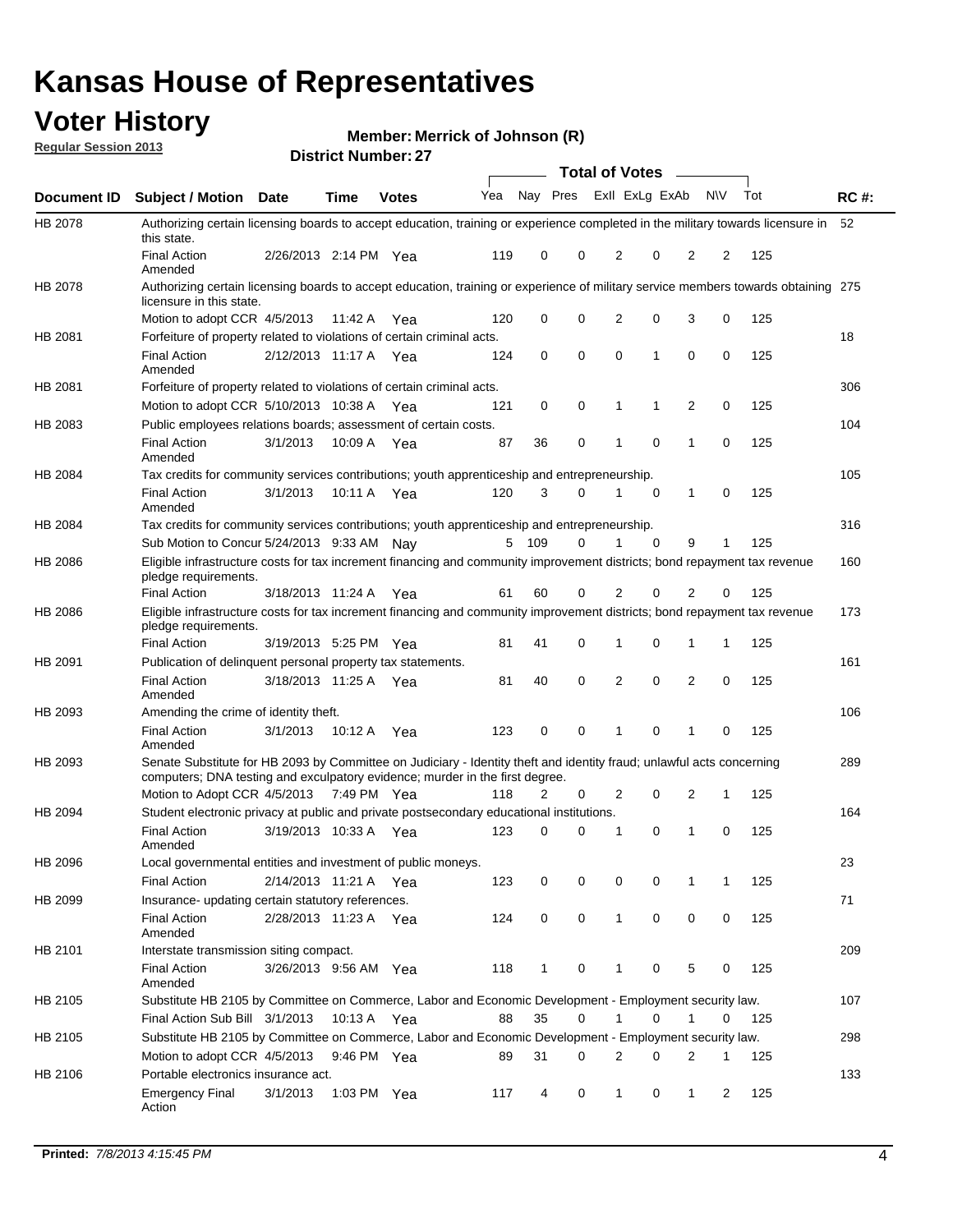## **Voter History**

**Merrick of Johnson (R)**

**Regular Session 2013**

|             |                                                                                                                                                                                                                                                                      |                       | PIJU IVI INUI IIVU . <i>LI</i> |              |     |              | <b>Total of Votes</b> |                |   | $\sim$         |                |     |             |
|-------------|----------------------------------------------------------------------------------------------------------------------------------------------------------------------------------------------------------------------------------------------------------------------|-----------------------|--------------------------------|--------------|-----|--------------|-----------------------|----------------|---|----------------|----------------|-----|-------------|
| Document ID | <b>Subject / Motion Date</b>                                                                                                                                                                                                                                         |                       | <b>Time</b>                    | <b>Votes</b> | Yea | Nay Pres     |                       | Exll ExLg ExAb |   |                | <b>NV</b>      | Tot | <b>RC#:</b> |
| HB 2107     | Insurance; enacting the electronic notice and document act.                                                                                                                                                                                                          |                       |                                |              |     |              |                       |                |   |                |                |     | 134         |
|             | <b>Emergency Final</b><br><b>Action Amend</b>                                                                                                                                                                                                                        | 3/1/2013              | 1:04 PM Yea                    |              | 121 | 0            | 0                     | 1              | 0 | 1              | 2              | 125 |             |
| HB 2107     | Insurance; enacting the electronic notice and document act, return of premiums separate from the notice of adverse<br>underwriting decision, statutory updates, uninsurable health plan increase in lifetime limit, mandate lite, certain company<br>dividend plans. |                       |                                |              |     |              |                       |                |   |                |                |     | 281         |
|             | Motion to Adopt CCR 4/5/2013                                                                                                                                                                                                                                         |                       | 4:06 PM Yea                    |              | 69  | 50           | 0                     | 2              | 0 | 3              | $\mathbf{1}$   | 125 |             |
| HB 2109     | School finance; military pupil count.                                                                                                                                                                                                                                |                       |                                |              |     |              |                       |                |   |                |                |     | 108         |
|             | <b>Final Action</b>                                                                                                                                                                                                                                                  | 3/1/2013              | 10:15 A                        | Yea          | 104 | 19           | 0                     | 1              | 0 | $\mathbf{1}$   | 0              | 125 |             |
| HB 2109     | Enacting the Kansas children's protection act.                                                                                                                                                                                                                       |                       |                                |              |     |              |                       |                |   |                |                |     | 277         |
|             | Motion to Adopt CCR 4/5/2013                                                                                                                                                                                                                                         |                       | 12:31 P Yea                    |              | 116 | 2            | 0                     | $\overline{2}$ | 0 | 3              | 2              | 125 |             |
| HB 2112     | Campaign finance; transfer of campaign money to another candidacy.                                                                                                                                                                                                   |                       |                                |              |     |              |                       |                |   |                |                |     | 72          |
|             | <b>Final Action</b><br>Amended                                                                                                                                                                                                                                       | 2/28/2013 11:25 A Yea |                                |              | 95  | 29           | 0                     | 1              | 0 | 0              | 0              | 125 |             |
| HB 2114     | Debt setoff: collection assistance fee.                                                                                                                                                                                                                              |                       |                                |              |     |              |                       |                |   |                |                |     | 21          |
|             | <b>Final Action</b>                                                                                                                                                                                                                                                  | 2/13/2013 11:34 A     |                                | Yea          | 90  | 32           | 0                     | 0              | 0 | 3              | 0              | 125 |             |
| HB 2115     | Relating to the employment of retired judges and justices.                                                                                                                                                                                                           |                       |                                |              |     |              |                       |                |   |                |                |     | 73          |
|             | <b>Final Action</b>                                                                                                                                                                                                                                                  | 2/28/2013 11:27 A     |                                | Yea          | 124 | 0            | 0                     | 1              | 0 | 0              | 0              | 125 |             |
| HB 2115     | Courts; employment of retired judges and justices; court debt setoff.                                                                                                                                                                                                |                       |                                |              |     |              |                       |                |   |                |                |     | 309         |
|             | Motion to Adopt CCR 5/14/2013 2:14 PM Yea                                                                                                                                                                                                                            |                       |                                |              | 100 | 13           | 0                     | 1              | 0 | 9              | 2              | 125 |             |
| HB 2118     | Preservation of historic property; environs authority deleted.                                                                                                                                                                                                       |                       |                                |              |     |              |                       |                |   |                |                |     | 62          |
|             | <b>Final Action</b>                                                                                                                                                                                                                                                  | 2/27/2013 12:30 P     |                                | Yea          | 99  | 24           | 0                     | 1              | 0 | $\mathbf{1}$   | 0              | 125 |             |
| HB 2120     | Updating provisions relating to the Kansas bureau of investigations DNA database.                                                                                                                                                                                    |                       |                                |              |     |              |                       |                |   |                |                |     | 109         |
|             | <b>Final Action</b><br>Amended                                                                                                                                                                                                                                       | 3/1/2013              | 10:16 A                        | Yea          | 121 | 2            | 0                     | 1              | 0 | 1              | 0              | 125 |             |
| HB 2120     | Updating provisions relating to DNA collection and DNA evidence; amending the definition of a bet for purposes of the Kansas 302<br>criminal code; sentencing for possession of a firearm during a drug felony                                                       |                       |                                |              |     |              |                       |                |   |                |                |     |             |
|             | Motion to adopt CCR 5/9/2013                                                                                                                                                                                                                                         |                       | 11:32 A Yea                    |              | 74  | 49           | 0                     | 1              | 0 | $\mathbf{1}$   | 0              | 125 |             |
| HB 2122     | Real estate brokers and salespersons; licensing requirements; sales transaction requirements.                                                                                                                                                                        |                       |                                |              |     |              |                       |                |   |                |                |     | 37          |
|             | <b>Final Action</b><br>Amended                                                                                                                                                                                                                                       | 2/20/2013 11:13 A Yea |                                |              | 121 | 1            | 0                     |                | 0 | 2              | 0              | 125 |             |
| HB 2125     | Increasing real estate broker's and salesperson's license fees.                                                                                                                                                                                                      |                       |                                |              |     |              |                       |                |   |                |                |     | 38          |
|             | <b>Final Action</b>                                                                                                                                                                                                                                                  | 2/20/2013 12:16 P     |                                | Nay          | 71  | 50           | 1                     | 0              | 0 | 0              | 3              | 125 |             |
| HB 2128     | Open records act; exceptions.                                                                                                                                                                                                                                        |                       |                                |              |     |              |                       |                |   |                |                |     | 74          |
|             | <b>Final Action</b><br>Amended                                                                                                                                                                                                                                       | 2/28/2013 11:28 A     |                                | Yea          | 124 | 0            | 0                     | 1              | 0 | 0              | 0              | 125 |             |
| HB 2128     | Open records act; exceptions.                                                                                                                                                                                                                                        |                       |                                |              |     |              |                       |                |   |                |                |     | 259         |
|             | Motion to Concur                                                                                                                                                                                                                                                     | 4/3/2013              | 10:29 A                        | Yea          | 119 | 0            | 0                     | 1              | 0 | 3              | 2              | 125 |             |
| HB 2130     | Elections; petition circulators.                                                                                                                                                                                                                                     |                       |                                |              |     |              |                       |                |   |                |                |     | 30          |
|             | <b>Final Action</b>                                                                                                                                                                                                                                                  | 2/18/2013 11:17 A     |                                | Yea          | 118 | $\mathbf{1}$ | 0                     | $\overline{c}$ | 0 | 4              | 0              | 125 |             |
| HB 2135     | Property tax exemption; military housing.                                                                                                                                                                                                                            |                       |                                |              |     |              |                       |                |   |                |                |     | 162         |
|             | <b>Final Action</b>                                                                                                                                                                                                                                                  | 3/18/2013 11:27 A     |                                | Yea          | 117 | 4            | 0                     | $\overline{2}$ | 0 | 2              | 0              | 125 |             |
| HB 2138     | Repealing statutes related to oil and gas.                                                                                                                                                                                                                           |                       |                                |              |     |              |                       |                |   |                |                |     | 53          |
|             | <b>Final Action</b><br>Amended                                                                                                                                                                                                                                       | 2/26/2013 2:16 PM Yea |                                |              | 119 | 0            | 0                     | 2              | 0 | $\overline{2}$ | $\overline{2}$ | 125 |             |
| HB 2139     | Canceled warrants.                                                                                                                                                                                                                                                   |                       |                                |              |     |              |                       |                |   |                |                |     | 75          |
|             | <b>Final Action</b><br>Amended                                                                                                                                                                                                                                       | 2/28/2013 11:30 A     |                                | Yea          | 99  | 25           | 0                     | 1              | 0 | 0              | 0              | 125 |             |
| HB 2139     | Canceled warrants.                                                                                                                                                                                                                                                   |                       |                                |              |     |              |                       |                |   |                |                |     | 266         |
|             | Motion to Concur                                                                                                                                                                                                                                                     | 4/4/2013              | 2:40 PM Yea                    |              | 114 | 8            | 0                     | 1              | 0 | 2              | 0              | 125 |             |
| HB 2140     | Repealing K.S.A. 72-60b03                                                                                                                                                                                                                                            |                       |                                |              |     |              |                       |                |   |                |                |     | 39          |
|             | <b>Final Action</b>                                                                                                                                                                                                                                                  | 2/20/2013 12:17 P     |                                | Yea          | 122 | 0            | 0                     | 0              | 0 | 0              | 3              | 125 |             |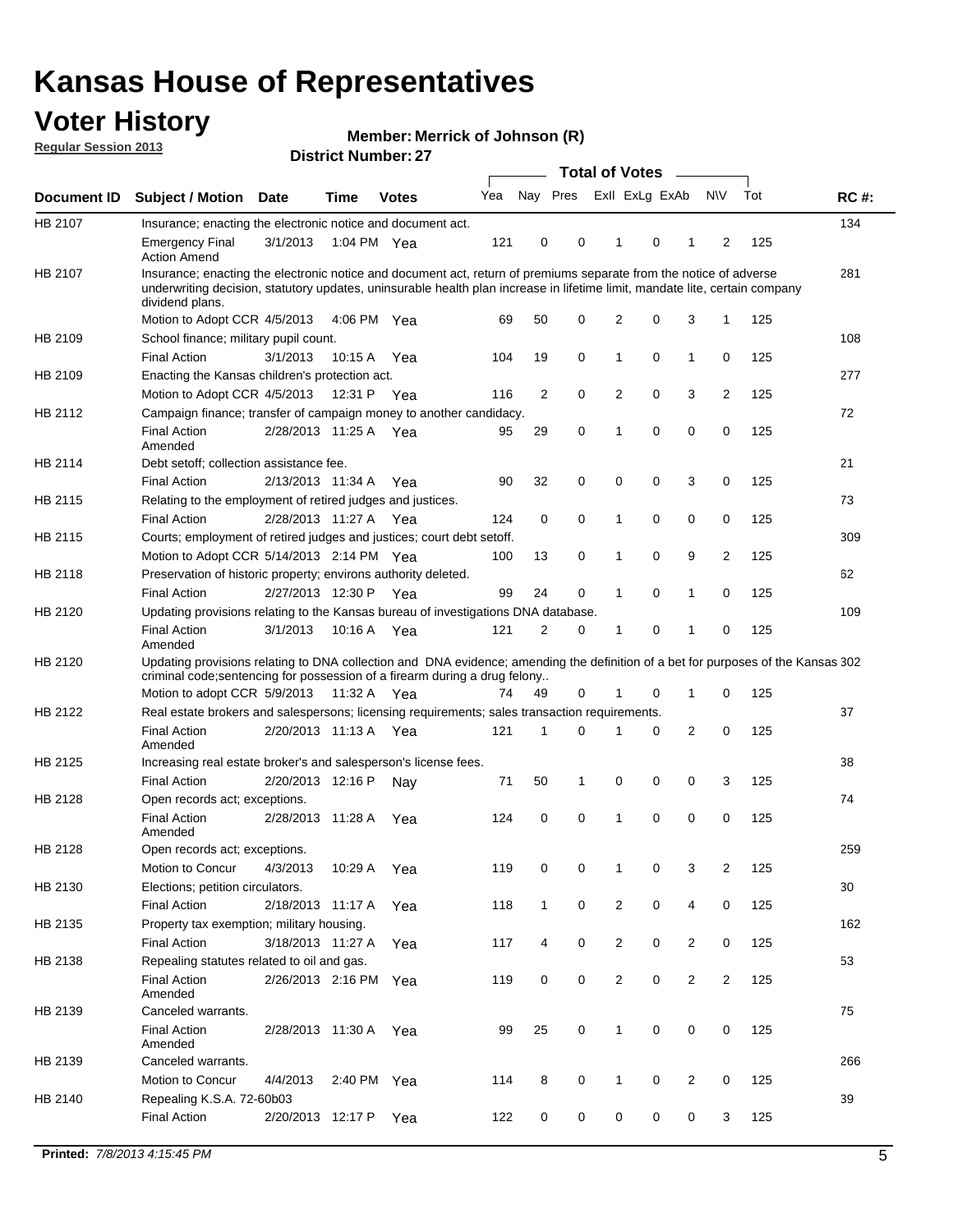**Voter History** 

**Merrick of Johnson (R)**

**Regular Session 2013**

|             |                                                                                                                                              |          |                       |              |     |             | <b>Total of Votes</b>   |              |   | <b>Contract Contract</b> |           |     |             |
|-------------|----------------------------------------------------------------------------------------------------------------------------------------------|----------|-----------------------|--------------|-----|-------------|-------------------------|--------------|---|--------------------------|-----------|-----|-------------|
| Document ID | <b>Subject / Motion Date</b>                                                                                                                 |          | Time                  | <b>Votes</b> | Yea |             | Nay Pres ExII ExLg ExAb |              |   |                          | <b>NV</b> | Tot | <b>RC#:</b> |
| HB 2141     | Repealer; elections process for certain unified school districts.                                                                            |          |                       |              |     |             |                         |              |   |                          |           |     | 24          |
|             | <b>Final Action</b>                                                                                                                          |          | 2/14/2013 11:23 A Yea |              | 123 | 0           | 0                       | 0            | 0 | 1                        | 1         | 125 |             |
| HB 2142     | Certain educational statutes concerning USD land transfers and higher education loan and grant programs.                                     |          |                       |              |     |             |                         |              |   |                          |           |     | 40          |
|             | <b>Final Action</b>                                                                                                                          |          | 2/20/2013 12:19 P Yea |              | 122 | 0           | 0                       | 0            | 0 | $\Omega$                 | 3         | 125 |             |
| HB 2143     | Repealing outdated provisions relating to the purchase of certain real estate by the department of corrections.                              |          |                       |              |     |             |                         |              |   |                          |           |     | 34          |
|             | <b>Final Action</b>                                                                                                                          |          | 2/20/2013 11:09 A Yea |              | 122 | 0           | 0                       | 1            | 0 | $\overline{2}$           | 0         | 125 |             |
| HB 2144     | Repealing unnecessary statutes relating to juveniles.                                                                                        |          |                       |              |     |             |                         |              |   |                          |           |     | 76          |
|             | <b>Final Action</b>                                                                                                                          |          | 2/28/2013 11:32 A Yea |              | 124 | $\mathbf 0$ | 0                       | 1            | 0 | 0                        | 0         | 125 |             |
| HB 2145     | Repealing K.S.A. 75-5028; concerning the sale of real estate by the secretary of transportation.                                             |          |                       |              |     |             |                         |              |   |                          |           |     | 35          |
|             | <b>Final Action</b>                                                                                                                          |          | 2/20/2013 11:11 A Yea |              | 122 | 0           | 0                       | 1            | 0 | 2                        | 0         | 125 |             |
| HB 2146     | Repealing the cancer drug repository program K.S.A. 2012 Supp. 65-1664 through 65-1667 and amending K.S.A. 2012 Supp. 77<br>65-1636.         |          |                       |              |     |             |                         |              |   |                          |           |     |             |
|             | <b>Final Action</b>                                                                                                                          |          | 2/28/2013 11:33 A     | Yea          | 124 | 0           | 0                       | 1            | 0 | 0                        | 0         | 125 |             |
| HB 2147     | Repealer; use of metric system on certain road signs and markers, moving of heavy vehicles on bridges or culverts, interstate 94<br>bridges. |          |                       |              |     |             |                         |              |   |                          |           |     |             |
|             | <b>Final Action</b>                                                                                                                          | 3/1/2013 |                       | 9:52 AM Yea  | 123 | $\mathbf 0$ | 0                       |              | 0 | 1                        | 0         | 125 |             |
| HB 2148     | Repealers; postsecondary education scholarship provisions.                                                                                   |          |                       |              |     |             |                         |              |   |                          |           |     | 41          |
|             | <b>Final Action</b>                                                                                                                          |          | 2/20/2013 12:21 P     | Yea          | 106 | 16          | 0                       | $\mathbf 0$  | 0 | $\mathbf 0$              | 3         | 125 |             |
| HB 2149     | Repealers; postsecondary education student loans and tuition grants.                                                                         |          |                       |              |     |             |                         |              |   |                          |           |     | 42          |
|             | <b>Final Action</b>                                                                                                                          |          | 2/20/2013 12:22 P     | Yea          | 108 | 14          | 0                       | 0            | 0 | $\Omega$                 | 3         | 125 |             |
| HB 2149     | Repealing a \$500,000 transfer from highway patrol training center fund to the state general fund.                                           |          |                       |              |     |             |                         |              |   |                          |           |     | 314         |
|             | Motion to Concur                                                                                                                             |          | 5/23/2013 10:22 A Yea |              | 113 | 0           | 0                       |              | 0 | 8                        | 3         | 125 |             |
| HB 2150     | Repealers; workforce development loan program act.                                                                                           |          |                       |              |     |             |                         |              |   |                          |           |     | 78          |
|             | <b>Final Action</b>                                                                                                                          |          | 2/28/2013 11:34 A Yea |              | 94  | 30          | 0                       | 1            | 0 | 0                        | 0         | 125 |             |
| HB 2150     | Senate Substitute for HB 2150 by Committee on Commerce--Concerning the Kansas employment first oversight commission.                         |          |                       |              |     |             |                         |              |   |                          |           |     | 267         |
|             | Motion to Concur                                                                                                                             |          | 4/4/2013 2:44 PM Yea  |              | 110 | 12          | 0                       | 1            | 0 | 2                        | 0         | 125 |             |
| HB 2151     | Repealers; report on medically underserved areas of the state.                                                                               |          |                       |              |     |             |                         |              |   |                          |           |     | 63          |
|             | <b>Final Action</b>                                                                                                                          |          | 2/27/2013 12:31 P     | Yea          | 123 | 0           | 0                       | 1            | 0 | 1                        | 0         | 125 |             |
| HB 2152     | Repealer: uniform land sales practices act.                                                                                                  |          |                       |              |     |             |                         |              |   |                          |           |     | 36          |
|             | <b>Final Action</b>                                                                                                                          |          | 2/20/2013 11:12 A     | Yea          | 122 | 0           | 0                       | 1            | 0 | 2                        | 0         | 125 |             |
| HB 2153     | Unused medications act; dontating entities.                                                                                                  |          |                       |              |     |             |                         |              |   |                          |           |     | 64          |
|             | <b>Final Action</b>                                                                                                                          |          | 2/27/2013 12:33 P     | Yea          | 123 | 0           | 0                       | 1            | 0 | $\mathbf{1}$             | 0         | 125 |             |
|             | Amended                                                                                                                                      |          |                       |              |     |             |                         |              |   |                          |           |     |             |
| HB 2154     | Senate Substitute for HB 2154 by Committee on Public Health and Welfare--Cosmetology; relating to licensure and renewal of 31                |          |                       |              |     |             |                         |              |   |                          |           |     |             |
|             | persons, salons and clinics.                                                                                                                 |          |                       |              |     |             |                         |              |   |                          |           |     |             |
|             | <b>Final Action</b><br>Amended                                                                                                               |          | 2/18/2013 11:19 A     | Yea          | 119 | 0           | 0                       | 2            | 0 | 4                        | 0         | 125 |             |
| HB 2155     | Cosmetology; relating to licensure and renewal.                                                                                              |          |                       |              |     |             |                         |              |   |                          |           |     | 32          |
|             | <b>Final Action</b>                                                                                                                          |          | 2/18/2013 11:21 A Yea |              | 119 | 0           | 0                       | 2            | 0 |                          | 0         | 125 |             |
|             | Amended                                                                                                                                      |          |                       |              |     |             |                         |              |   |                          |           |     |             |
| HB 2156     | Repealers; school finance; area vocational school fund; local effort as applied to U.S.D. No. 450                                            |          |                       |              |     |             |                         |              |   |                          |           |     | 43          |
|             | <b>Final Action</b>                                                                                                                          |          | 2/20/2013 12:23 P Yea |              | 122 | 0           | 0                       | 0            | 0 | 0                        | 3         | 125 |             |
| HB 2160     | Quality care assessment on skilled nursing care facilities.                                                                                  |          |                       |              |     |             |                         |              |   |                          |           |     | 144         |
|             | <b>Final Action</b>                                                                                                                          | 3/7/2013 |                       | 12:13 P Yea  | 100 | 21          | 0                       | 1            | 0 | 3                        | 0         | 125 |             |
| HB 2162     | Prohibition on use of state appropriated moneys to lobby relating to gun control at federal, state and local ogvernment level.               |          |                       |              |     |             |                         |              |   |                          |           |     | 79          |
|             | <b>Final Action</b>                                                                                                                          |          | 2/28/2013 11:36 A Yea |              | 120 | 4           | 0                       | 1            | 0 | 0                        | 0         | 125 |             |
|             | Amended                                                                                                                                      |          |                       |              |     |             |                         |              |   |                          |           |     |             |
| HB 2162     | Prohibition on use of state appropriated moneys to lobby at federal, state and local government levels relating to gun control.              |          |                       |              |     |             |                         |              |   |                          |           |     | 312         |
|             | Motion to adopt CCR 5/21/2013 2:52 PM Yea                                                                                                    |          |                       |              | 83  | 28          | 0                       |              | 0 | 13                       | 0         | 125 |             |
| HB 2163     | Relating to garnishment proceedings.                                                                                                         |          |                       |              |     |             |                         |              |   |                          |           |     | 80          |
|             | <b>Final Action</b>                                                                                                                          |          | 2/28/2013 11:37 A Yea |              | 124 | 0           | 0                       | $\mathbf{1}$ | 0 | 0                        | 0         | 125 |             |
|             |                                                                                                                                              |          |                       |              |     |             |                         |              |   |                          |           |     |             |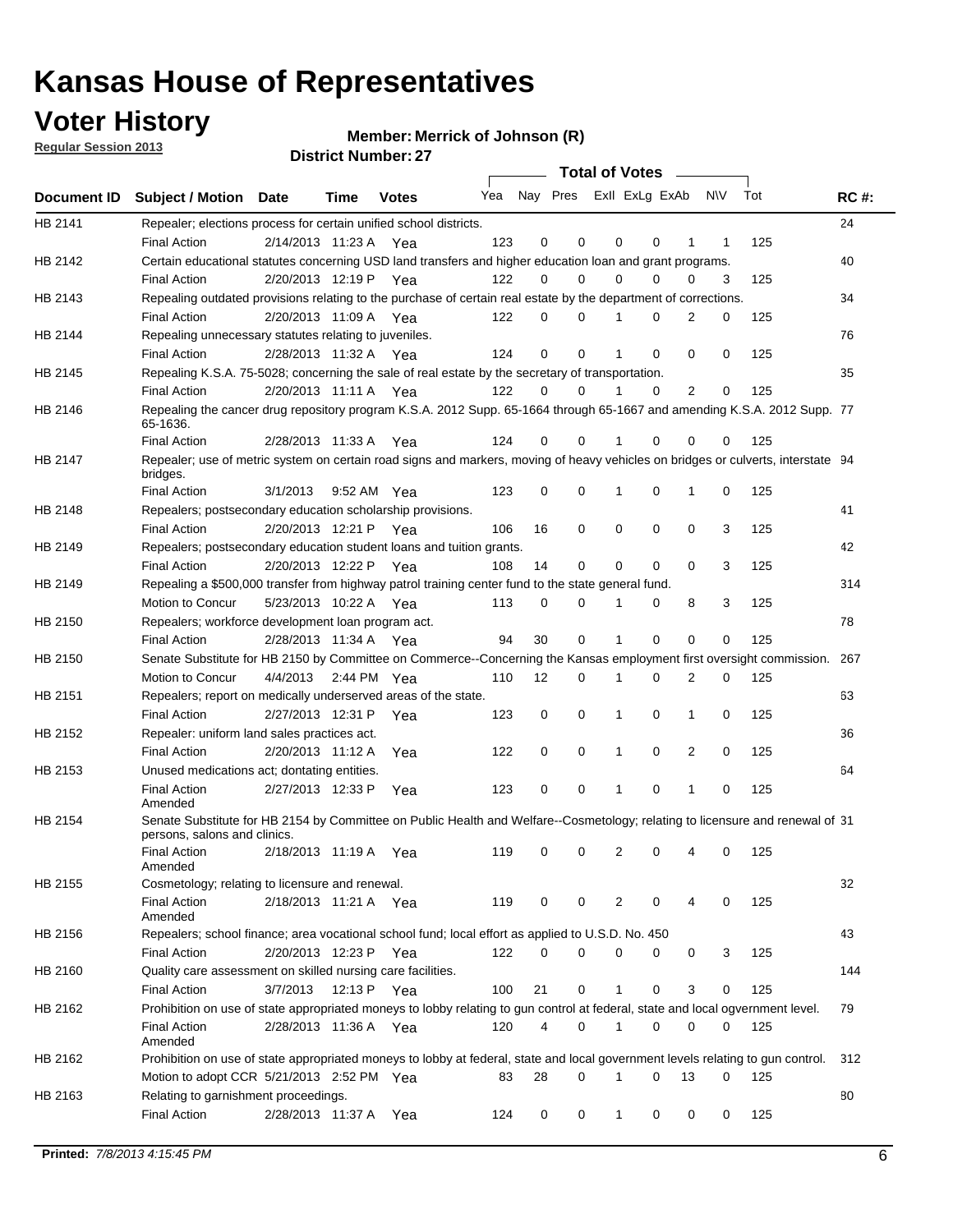## **Voter History**

**Merrick of Johnson (R)**

**Regular Session 2013**

|             |                                                                                                                                                                                                                                    |                       |             | ו א וסטוווטנו ועווווטכו |     |          |          | <b>Total of Votes</b> |          | $\sim$         |                |     |             |
|-------------|------------------------------------------------------------------------------------------------------------------------------------------------------------------------------------------------------------------------------------|-----------------------|-------------|-------------------------|-----|----------|----------|-----------------------|----------|----------------|----------------|-----|-------------|
| Document ID | <b>Subject / Motion Date</b>                                                                                                                                                                                                       |                       | Time        | <b>Votes</b>            | Yea | Nay Pres |          | Exll ExLg ExAb        |          |                | N\V            | Tot | <b>RC#:</b> |
| HB 2164     | Relating to jurors; information disqualifying prospective juror from jury service.                                                                                                                                                 |                       |             |                         |     |          |          |                       |          |                |                |     | 47          |
|             | <b>Final Action</b><br>Amended                                                                                                                                                                                                     | 2/25/2013 12:12 P Yea |             |                         | 75  | 45       | 0        | 0                     | 0        | 0              | 5              | 125 |             |
| HB 2164     | Juries and grand juries.                                                                                                                                                                                                           |                       |             |                         |     |          |          |                       |          |                |                |     | 284         |
|             | Motion to Adopt CCR 4/5/2013                                                                                                                                                                                                       |                       | 5:53 PM Yea |                         | 92  | 28       | 0        | 2                     | 0        | $\overline{2}$ | 1              | 125 |             |
| HB 2166     | Sub HB 2166 by Committee on Judiciary -- Relating to the medical assistance recovery program.                                                                                                                                      |                       |             |                         |     |          |          |                       |          |                |                |     | 165         |
|             | Final Action Sub Bill 3/19/2013 10:34 A Yea<br>Amended                                                                                                                                                                             |                       |             |                         | 112 | 11       | $\Omega$ |                       | 0        | 1              | 0              | 125 |             |
| HB 2167     | Establishing Native American legislative day at the capitol.                                                                                                                                                                       |                       |             |                         |     |          |          |                       |          |                |                |     | 54          |
|             | <b>Final Action</b>                                                                                                                                                                                                                | 2/26/2013 2:17 PM Yea |             |                         | 119 | 0        | $\Omega$ | 2                     | 0        | $\overline{2}$ | 2              | 125 |             |
| HB 2167     | Senate Substitute for HB 2167 by Committee on Federal and State Affairs -- Concerning fireworks; regulations thereof.                                                                                                              |                       |             |                         |     |          |          |                       |          |                |                |     | 261         |
|             | Motion to Concur                                                                                                                                                                                                                   | 4/4/2013              | 11:11 A Yea |                         | 100 | 23       | 0        | 1                     | 0        | 1              | 0              | 125 |             |
| HB 2169     | Allowing for proceedings to determine final disposition of prisoner's pending probation revocations.                                                                                                                               |                       |             |                         |     |          |          |                       |          |                |                |     | 49          |
|             | <b>Final Action</b>                                                                                                                                                                                                                | 2/26/2013 2:10 PM Yea |             |                         | 119 | 0        | 0        | 0                     | 0        | 0              | 6              | 125 |             |
| HB 2170     | Concerning sentencing dispositions, probation and postrelease supervision.                                                                                                                                                         |                       |             |                         |     |          |          |                       |          |                |                |     | 110         |
|             | <b>Final Action</b><br>Amended                                                                                                                                                                                                     | 3/1/2013              | 10:23 A Yea |                         | 79  | 44       | 0        | 1                     | 0        | 1              | 0              | 125 |             |
| HB 2170     | Concerning sentencing dispositions, probation and postrelease supervision.                                                                                                                                                         |                       |             |                         |     |          |          |                       |          |                |                |     | 256         |
|             | Motion to Concur                                                                                                                                                                                                                   | 4/1/2013              | 10:54 A Yea |                         | 75  | 44       | 0        | 1                     | 0        | $\overline{2}$ | 3              | 125 |             |
| HB 2172     | Cemeteries; cemetery corporations and cemetery merchandise.                                                                                                                                                                        |                       |             |                         |     |          |          |                       |          |                |                |     | 81          |
|             | <b>Final Action</b><br>Amended                                                                                                                                                                                                     | 2/28/2013 11:38 A Yea |             |                         | 124 | 0        | 0        | 1                     | 0        | $\Omega$       | 0              | 125 |             |
| HB 2176     | The Eisenhower foundation license plate.                                                                                                                                                                                           |                       |             |                         |     |          |          |                       |          |                |                |     | 57          |
|             | <b>Final Action</b>                                                                                                                                                                                                                | 2/27/2013 12:11 P     |             | Yea                     | 112 | 11       | $\Omega$ | 0                     | 0        | 1              | 1              | 125 |             |
| HB 2177     | Relating to motor carriers; concerning safety rules and regulations; certificates of convenience and necessity; transportation of 55<br>certain materials.                                                                         |                       |             |                         |     |          |          |                       |          |                |                |     |             |
|             | <b>Final Action</b><br>Amended                                                                                                                                                                                                     | 2/26/2013 2:18 PM Yea |             |                         | 119 | 0        | $\Omega$ | 2                     | 0        | $\overline{2}$ | $\overline{2}$ | 125 |             |
| HB 2179     | Amending the secretary of labor's role of taking assignment of wage claims.                                                                                                                                                        |                       |             |                         |     |          |          |                       |          |                |                |     | 111         |
|             | <b>Final Action</b><br>Amended                                                                                                                                                                                                     | 3/1/2013              | 10:24 A Yea |                         | 87  | 36       | 0        | 1                     | $\Omega$ | 1              | 0              | 125 |             |
| HB 2181     | Authorizing licensing bodies to accept certain online distance education courses towards licensure for military service member 55<br>applicants                                                                                    |                       |             |                         |     |          |          |                       |          |                |                |     |             |
|             | <b>Final Action</b>                                                                                                                                                                                                                | 2/27/2013 12:34 P     |             | Yea                     | 123 | 0        | 0        |                       | 0        | 1              | 0              | 125 |             |
| HB 2182     | Relating to grand juries.                                                                                                                                                                                                          |                       |             |                         |     |          |          |                       |          |                |                |     | 152         |
|             | <b>Final Action</b><br>Amended                                                                                                                                                                                                     | 3/13/2013 11:20 A     |             | Yea                     | 100 | 24       | 0        | 0                     | 0        | 1              | 0              | 125 |             |
| HB 2183     | Substitute HB 2183 by Committee on Health and Human Services - - designation and control of infectious and contagious<br>diseases.                                                                                                 |                       |             |                         |     |          |          |                       |          |                |                |     | 112         |
|             | Final Action Sub Bill 3/1/2013<br>Amended                                                                                                                                                                                          |                       | 10:26 A Yea |                         | 122 | 1        | 0        | 1                     | 0        | 1              | 0              | 125 |             |
| HB 2183     | Substitute HB 2183 by Committee on Health and Human Services -- department of health and environment statutory duties<br>and functions, infectious and contagious diseases, laboratory services, health information technology and |                       |             |                         |     |          |          |                       |          |                |                |     | 297         |
|             | Motion to Adopt CCR 4/5/2013                                                                                                                                                                                                       |                       | 9:37 PM Yea |                         | 120 | 0        | 0        | 2                     | 0        | 2              | 1              | 125 |             |
| HB 2185     | Consolidation of citites and counties; dual majority vote.                                                                                                                                                                         |                       |             |                         |     |          |          |                       |          |                |                |     | 113         |
|             | <b>Final Action</b><br>Amended                                                                                                                                                                                                     | 3/1/2013              | 10:27 A Yea |                         | 119 | 4        | 0        | 1                     | 0        | $\mathbf{1}$   | 0              | 125 |             |
| HB 2193     | Public facilities; accessiblity standards for disabled persons.                                                                                                                                                                    |                       |             |                         |     |          |          |                       |          |                |                |     | 145         |
|             | <b>Final Action</b>                                                                                                                                                                                                                | 3/7/2013              | 12:14 P     | Yea                     | 121 | 0        | 0        | 1                     | 0        | 3              | 0              | 125 |             |
| HB 2195     | Claims against the state; 2012 Joint Committee recommendations.                                                                                                                                                                    |                       |             |                         |     |          |          |                       |          |                |                |     | 146         |
|             | <b>Final Action</b><br>Amended                                                                                                                                                                                                     | 3/7/2013              | 12:16 P Yea |                         | 110 | 10       | 0        | 1                     | 0        | 3              | 1              | 125 |             |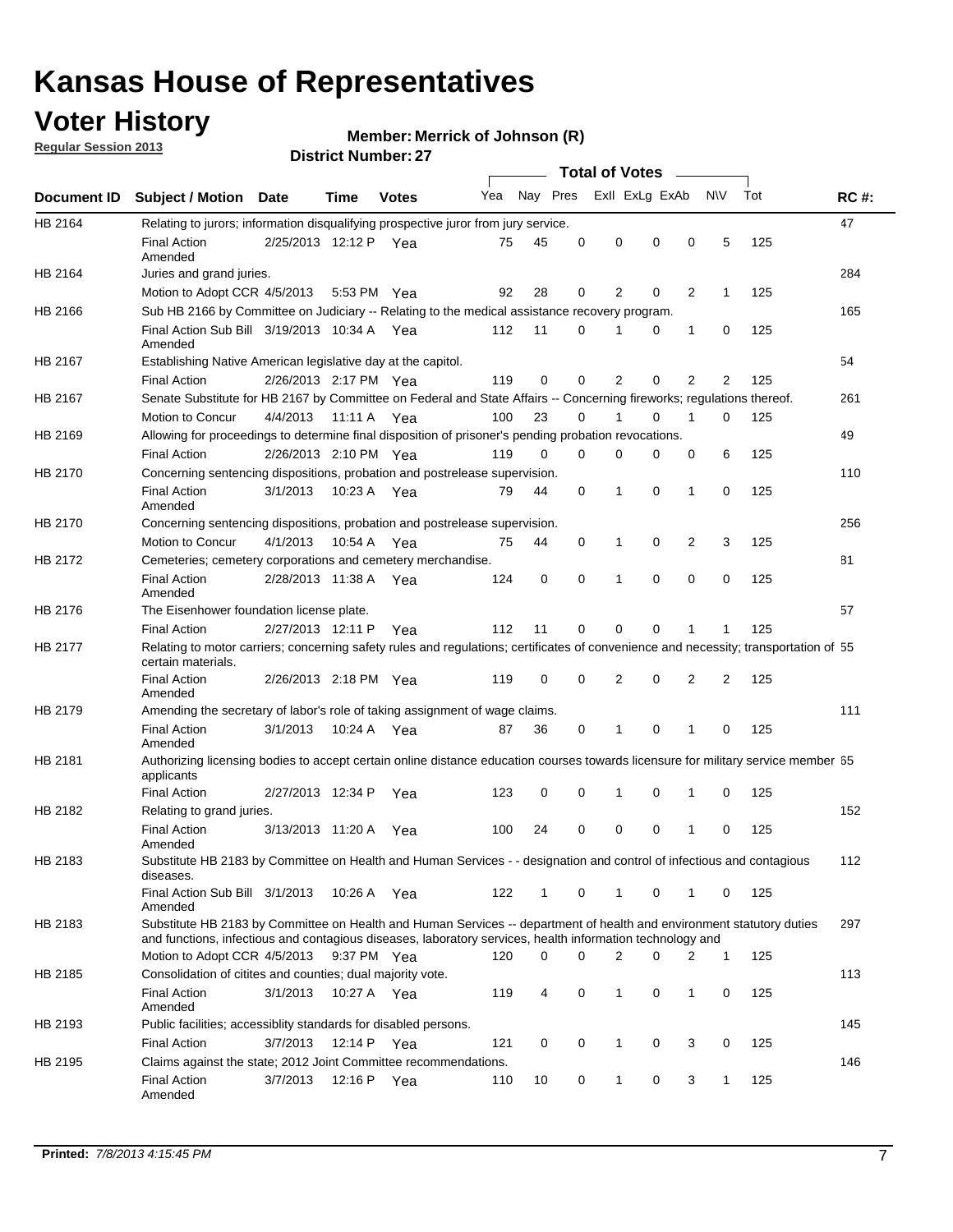## **Voter History**

**Member: Merrick of Johnson (R)** 

**Regular Session 2013**

|                |                                                                                                                                                                         |                       |             |              |     |          |             | <b>Total of Votes</b> |             |                |             |     |             |
|----------------|-------------------------------------------------------------------------------------------------------------------------------------------------------------------------|-----------------------|-------------|--------------|-----|----------|-------------|-----------------------|-------------|----------------|-------------|-----|-------------|
| Document ID    | <b>Subject / Motion Date</b>                                                                                                                                            |                       | Time        | <b>Votes</b> | Yea | Nay Pres |             | Exll ExLg ExAb        |             |                | N\V         | Tot | <b>RC#:</b> |
| HB 2197        | Kansas state high school activities association; membership of board of directors and executive board.                                                                  |                       |             |              |     |          |             |                       |             |                |             |     | 249         |
|                | <b>Emergency Final</b><br><b>Action Amend</b>                                                                                                                           | 3/26/2013 8:46 PM Yea |             |              | 69  | 53       | 0           | 1                     | 0           | 2              | 0           | 125 |             |
| HB 2199        | Second amendment protection act.                                                                                                                                        |                       |             |              |     |          |             |                       |             |                |             |     | 157         |
|                | <b>Final Action</b><br>Amended                                                                                                                                          | 3/14/2013 11:34 A     |             | Yea          | 94  | 29       | 0           | 0                     | 0           | 2              | 0           | 125 |             |
| HB 2199        | Senate Substitute for HB 2199 by Committee on Federal and State Affairs--Secretary of Administration; successor; diretor of                                             |                       |             |              |     |          |             |                       |             |                |             |     | 313         |
|                | accounts and reports; certain rules and regulations; Kansas liquor control act.                                                                                         |                       |             |              |     |          |             |                       |             |                |             |     |             |
|                | Motion to adopt CCR 5/22/2013 2:17 PM Yea                                                                                                                               |                       |             |              | 89  | 23       | 0           | 1                     | 0           | 12             | 0           | 125 |             |
| HB 2200        | Executive chief information technology officer; office of information tehcnology services.                                                                              |                       |             |              |     |          |             |                       |             |                |             |     | 114         |
|                | <b>Final Action</b><br>Amended                                                                                                                                          | 3/1/2013              | 10:28 A     | Yea          | 121 | 2        | 0           | 1                     | 0           | 1              | 0           | 125 |             |
| HB 2201        | Telecommunications; regulation by the state corporation commission and distributions from the Kansas universal service<br>fund.                                         |                       |             |              |     |          |             |                       |             |                |             |     | 33          |
|                | <b>Final Action</b><br>Amended                                                                                                                                          | 2/18/2013 11:24 A     |             | Yea          | 118 | 1        | 0           | 2                     | 0           | 4              | 0           | 125 |             |
| HB 2201        | Telecommunications; regulation by the state corporation commission and distributions from the Kansas universal service<br>fund.                                         |                       |             |              |     |          |             |                       |             |                |             |     | 278         |
|                | Motion to Adopt CCR 4/5/2013                                                                                                                                            |                       | 12:57 P     | Yea          | 99  | 20       | 0           | 2                     | 0           | 3              | 1           | 125 |             |
| HB 2202        | Providing automatic relief from certain motor carrier restrictions upon the governor's declaration of emergency.                                                        |                       |             |              |     |          |             |                       |             |                |             |     | 44          |
|                | <b>Final Action</b><br>Amended                                                                                                                                          | 2/20/2013 12:25 P     |             | Yea          | 122 | 0        | 0           | 0                     | 0           | 0              | 3           | 125 |             |
| HB 2203        | Relating to exercise of religion.                                                                                                                                       |                       |             |              |     |          |             |                       |             |                |             |     | 115         |
|                | <b>Final Action</b><br>Amended                                                                                                                                          | 3/1/2013              | 10:31 A     | Yea          | 109 | 14       | 0           | 1                     | 0           | 1              | 0           | 125 |             |
| HB 2203        | Relating to exercise of religion.                                                                                                                                       |                       |             |              |     |          |             |                       |             |                |             |     | 200         |
|                | Motion to Concur                                                                                                                                                        | 3/25/2013 9:41 AM Yea |             |              | 109 | 12       | 0           | 2                     | $\mathbf 0$ | $\overline{2}$ | 0           | 125 |             |
| HB 2204        | Relating to redemption of real property.                                                                                                                                |                       |             |              |     |          |             |                       |             |                |             |     | 116         |
|                | <b>Final Action</b><br>Amended                                                                                                                                          | 3/1/2013              | 10:32 A     | Yea          | 123 | 0        | $\mathbf 0$ | 1                     | 0           | 1              | $\mathbf 0$ | 125 |             |
| HB 2204        | Extending the judicial branch surcharge for two years.                                                                                                                  |                       |             |              |     |          |             |                       |             |                |             |     | 308         |
|                | Motion to adopt CCR 5/13/2013 10:38 A                                                                                                                                   |                       |             | Yea          | 121 | 1        | 0           | 0                     | 0           | 3              | 0           | 125 |             |
| HB 2205        | Adoption hearings; time and waiver of notice.                                                                                                                           |                       |             |              |     |          |             |                       |             |                |             |     | 117         |
|                | <b>Final Action</b><br>Amended                                                                                                                                          | 3/1/2013              | 10:33 A     | Yea          | 123 | 0        | 0           | 1                     | 0           | 1              | 0           | 125 |             |
| HB 2207        | Substitute HB 2207 by Committee on Agriculture and Natural Resources--Amending provisions relating to the regulation and<br>certification of animal feeding facilities. |                       |             |              |     |          |             |                       |             |                |             |     | 56          |
|                | Final Action Sub Bill 2/26/2013 2:20 PM Yea                                                                                                                             |                       |             |              | 119 | 0        | 0           | 2                     | 0           | 2              | 2           | 125 |             |
| <b>HB 2207</b> | Substitute HB 2207 by Committee on Agriculture and Natural Resources--Amending provisions relating to the regulation and<br>certification of animal feeding facilities. |                       |             |              |     |          |             |                       |             |                |             |     | 257         |
|                | Motion to Concur                                                                                                                                                        | 4/1/2013              | 2:23 PM Yea |              | 119 | 0        | 0           | 1                     | 0           | 3              | 2           | 125 |             |
| HB 2209        | Amendments to the Kansas offender registration act.                                                                                                                     |                       |             |              |     |          |             |                       |             |                |             |     | 66          |
|                | Final Action<br>Amended                                                                                                                                                 | 2/27/2013 12:35 P Yea |             |              | 123 | 0        | 0           | $\mathbf{1}$          | 0           | $\mathbf{1}$   | 0           | 125 |             |
| HB 2210        | Elections; change of party affiliation.                                                                                                                                 |                       |             |              |     |          |             |                       |             |                |             |     | 132         |
|                | <b>Emergency Final</b><br><b>Action Amend</b>                                                                                                                           | 3/1/2013              | 1:02 PM Yea |              | 72  | 49       | 0           | 1                     | 0           | 1              | 2           | 125 |             |
| HB 2212        | Concerning the requirements to receiving a service grant through the veterans claims assistance program.                                                                |                       |             |              |     |          |             |                       |             |                |             |     | 118         |
|                | <b>Final Action</b>                                                                                                                                                     | 3/1/2013              |             | 10:34 A Yea  | 123 | 0        | 0           | $\mathbf{1}$          | 0           | $\mathbf 1$    | 0           | 125 |             |
| HB 2213        | Member elections and retirement benefit determinations and one-time payments under KPERS act of 2015.                                                                   |                       |             |              |     |          |             |                       |             |                |             |     | 27          |
|                | <b>Final Action</b><br>Amended                                                                                                                                          | 2/15/2013 11:19 A Yea |             |              | 115 | 0        | 0           | 2                     | 2           | 3              | 3           | 125 |             |
| HB 2213        | Member elections and retirement benefit determinations and one-time payments under KPERS act of 2015.                                                                   |                       |             |              |     |          |             |                       |             |                |             |     | 311         |
|                | Motion to adopt CCR 5/20/2013 2:11 PM Yea                                                                                                                               |                       |             |              | 104 | $\Omega$ | 0           | $\mathbf 1$           | 0           | 16             | 4           | 125 |             |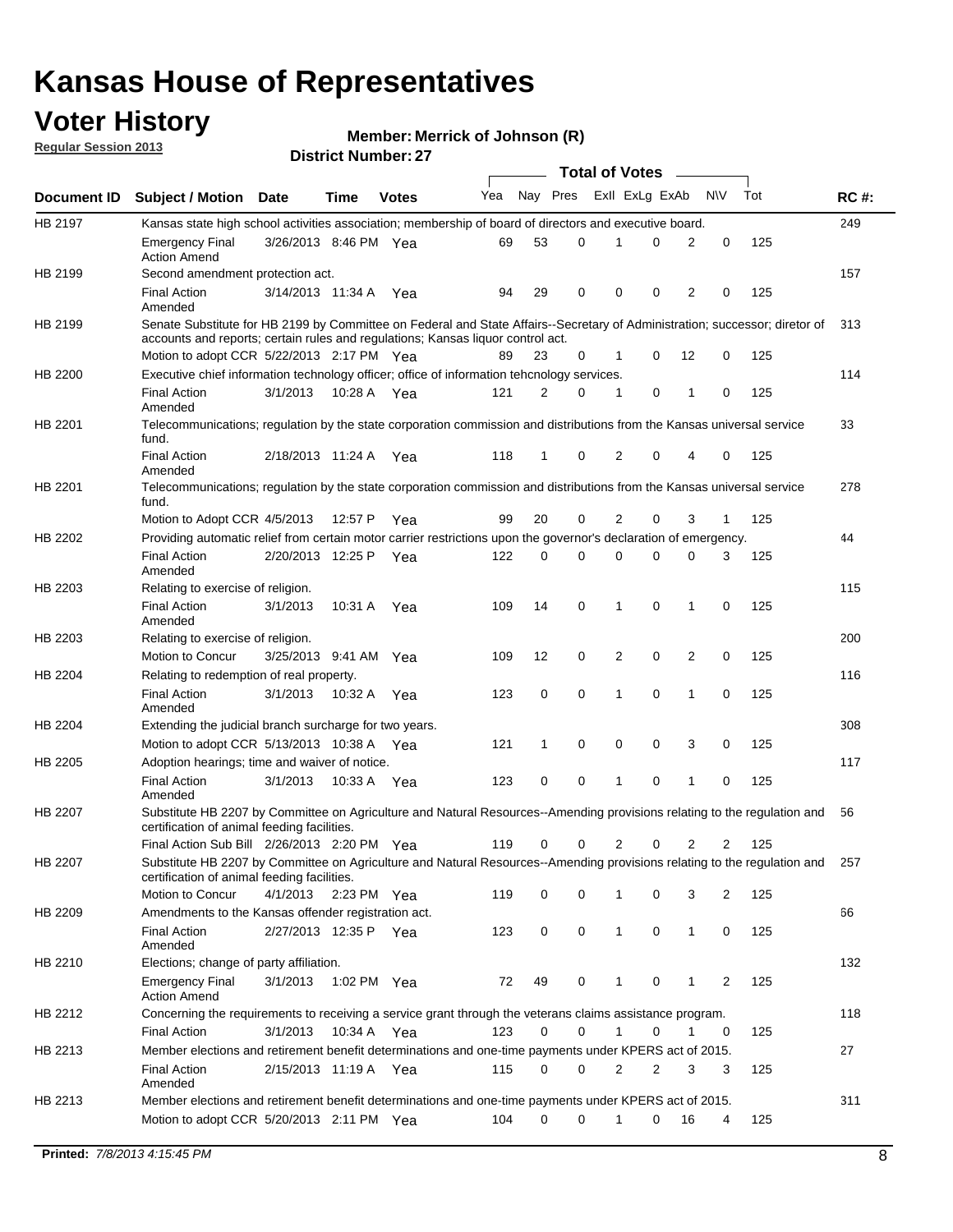## **Voter History**

**Merrick of Johnson (R)**

**Regular Session 2013**

|                    |                                                                                                                                                                                                       |                       |         | ו אוווואר ושטוווער |              |    |   | <b>Total of Votes</b> |          | $\sim$         |           |     |     |
|--------------------|-------------------------------------------------------------------------------------------------------------------------------------------------------------------------------------------------------|-----------------------|---------|--------------------|--------------|----|---|-----------------------|----------|----------------|-----------|-----|-----|
| <b>Document ID</b> | <b>Subject / Motion Date</b>                                                                                                                                                                          |                       | Time    | <b>Votes</b>       | Yea Nay Pres |    |   | Exll ExLg ExAb        |          |                | <b>NV</b> | Tot | RC# |
| HB 2216            | Repealing certain joint committees and amending related statutes; amending the joint committees on special claims against<br>the state.                                                               |                       |         |                    |              |    |   |                       |          |                |           |     | 119 |
|                    | <b>Final Action</b><br>Amended                                                                                                                                                                        | 3/1/2013              | 10:36 A | Yea                | 91           | 32 | 0 | 1                     | 0        | 1              | 0         | 125 |     |
| HB 2216            | Repealing certain joint committees and amending related statutes; amending the joint committees on special claims against<br>the state.                                                               |                       |         |                    |              |    |   |                       |          |                |           |     | 323 |
|                    | Motion to adopt CCR 6/2/2013                                                                                                                                                                          |                       | 12:18 A | Yea                | 81           | 28 | 0 | 1                     | 0        | 6              | 9         | 125 |     |
| HB 2217            | Creating the crime of female genital mutilation and setting the penalty.                                                                                                                              |                       |         |                    |              |    |   |                       |          |                |           |     | 120 |
|                    | <b>Final Action</b><br>Amended                                                                                                                                                                        | 3/1/2013              |         | 10:37 A Yea        | 123          | 0  | 0 | 1                     | 0        | $\mathbf{1}$   | 0         | 125 |     |
| HB 2218            | Driving under the influence of alcohol or drugs; tests; implied consent; administrative hearings.                                                                                                     |                       |         |                    |              |    |   |                       |          |                |           |     | 82  |
|                    | <b>Final Action</b>                                                                                                                                                                                   | 2/28/2013 11:40 A Yea |         |                    | 124          | 0  | 0 |                       | $\Omega$ | 0              | 0         | 125 |     |
| HB 2218            | Driving under the influence of alcohol or drugs; boating under the influence of alcohol or drugs; tests; implied consent;<br>administrative hearings; aggravated battery DUI.                         |                       |         |                    |              |    |   |                       |          |                |           |     | 303 |
|                    | Motion to adopt CCR 5/9/2013 11:46 A                                                                                                                                                                  |                       |         | Yea                | 120          | 2  | 0 | 1                     | 0        | 1              | 1         | 125 |     |
| HB 2221            | Enacting the equal access act; school employees; professional employees organization.                                                                                                                 |                       |         |                    |              |    |   |                       |          |                |           |     | 83  |
|                    | <b>Final Action</b>                                                                                                                                                                                   | 2/28/2013 11:42 A     |         | Yea                | 71           | 53 | 0 | 1                     | 0        | 0              | 0         | 125 |     |
| HB 2222            | School districts; bullying policies.                                                                                                                                                                  |                       |         |                    |              |    |   |                       |          |                |           |     | 141 |
|                    | <b>Emergency Final</b><br><b>Action Amend</b>                                                                                                                                                         | 3/1/2013              |         | 1:13 PM $Yea$      | 119          | 1  | 1 | 1                     | 0        | 1              | 2         | 125 |     |
| HB 2228            | Decreased employer payments to group insurance reserve fund for KPERS plan of death and long-term disability benefits<br>during fiscal years 2014 and 2015.                                           |                       |         |                    |              |    |   |                       |          |                |           |     | 28  |
|                    | <b>Final Action</b><br>Amended                                                                                                                                                                        | 2/15/2013 11:21 A Yea |         |                    | 115          | 0  | 0 | 2                     | 2        | 3              | 3         | 125 |     |
| HB 2231            | Substitute HB 2231 by Committee on Appropriations - Appropriations for FY 2014, FY 2015, FY 2016, FY 2017 and FY 2018<br>for various state agencies; capital improvement projects.                    |                       |         |                    |              |    |   |                       |          |                |           |     | 177 |
|                    | Final Action Sub Bill 3/20/2013 10:29 A Yea<br>Amended                                                                                                                                                |                       |         |                    | 68           | 55 | 0 |                       | 0        | 1              | 0         | 125 |     |
| HB 2234            | Contracts between the Kansas turnpike authority and the Kansas department of transportation.                                                                                                          |                       |         |                    |              |    |   |                       |          |                |           |     | 151 |
|                    | <b>Final Action</b><br>Amended                                                                                                                                                                        | 3/11/2013 11:16 A Yea |         |                    | 81           | 41 | 0 | 0                     | 1        | $\overline{2}$ | 0         | 125 |     |
| HB 2234            | Naming the secretary of transportation as the director of operations of the Kansas turnpike authority; pertaining to certain<br>contracts between the authority and the department of transportation. |                       |         |                    |              |    |   |                       |          |                |           |     | 299 |
|                    | Motion to Adopt CCR 4/5/2013                                                                                                                                                                          |                       | 10:12 P | Yea                | 76           | 44 | 0 | 2                     | 0        | 2              | 1         | 125 |     |
| HB 2244            | Taxation of watercraft.<br><b>Emergency Final</b>                                                                                                                                                     | 3/26/2013 8:49 PM Yea |         |                    | 107          | 15 | 0 | 1                     | 0        | 2              | 0         | 125 | 250 |
|                    | <b>Action Amend</b>                                                                                                                                                                                   |                       |         |                    |              |    |   |                       |          |                |           |     |     |
| HB 2249            | City annexation of fire district land; double taxation; refund.                                                                                                                                       |                       |         |                    |              |    |   |                       |          |                |           |     | 121 |
|                    | Final Action 3/1/2013 10:39 A Yea<br>Amended                                                                                                                                                          |                       |         |                    | 101          | 22 | 0 | $\mathbf{1}$          | 0        | $\mathbf{1}$   | 0         | 125 |     |
| HB 2249            | Certain property issues; fire districts; historic preservation; solid waste.                                                                                                                          |                       |         |                    |              |    |   |                       |          |                |           |     | 310 |
|                    | Motion to Adopt CCR 5/17/2013 10:25 A Yea                                                                                                                                                             |                       |         |                    | 92           | 18 | 0 | 1                     | 0        | 14             | 0         | 125 |     |
| HB 2252            | Eliminating the statute of limitations for prosecutions of rape and aggravated criminal sodomy.                                                                                                       |                       |         |                    |              |    |   |                       |          |                |           |     | 122 |
|                    | <b>Final Action</b><br>Amended                                                                                                                                                                        | 3/1/2013              |         | 10:40 A Yea        | 123          | 0  | 0 |                       | 0        | 1              | 0         | 125 |     |
| HB 2253            | Abortion; prohibiting funding for abortion services; amending late-term abortion and woman's- right-to-know statutes.                                                                                 |                       |         |                    |              |    |   |                       |          |                |           |     | 178 |
|                    | <b>Final Action</b><br>Amended                                                                                                                                                                        | 3/20/2013 10:31 A Yea |         |                    | 92           | 31 | 0 | 1                     | 0        | 1              | 0         | 125 |     |
| HB 2253            | Abortion; prohibiting funding for abortion services; amending late-term abortion and woman's- right-to-know statutes.                                                                                 |                       |         |                    |              |    |   |                       |          |                |           |     | 301 |
|                    | Motion to Adopt CCR 4/5/2013                                                                                                                                                                          |                       |         | 10:34 P Yea        | 90           | 30 | 0 | 2                     | 0        | 2              | 1         | 125 |     |
| HB 2255            | Economic development; investments in telecommunications machinery and equipment.                                                                                                                      |                       |         |                    |              |    |   |                       |          |                |           |     | 142 |
|                    | EFA Sub Bill<br>Amended                                                                                                                                                                               | 3/1/2013              |         | 1:15 PM $Yea$      | 116          | 5  | 0 | -1                    | 0        | 1              | 2         | 125 |     |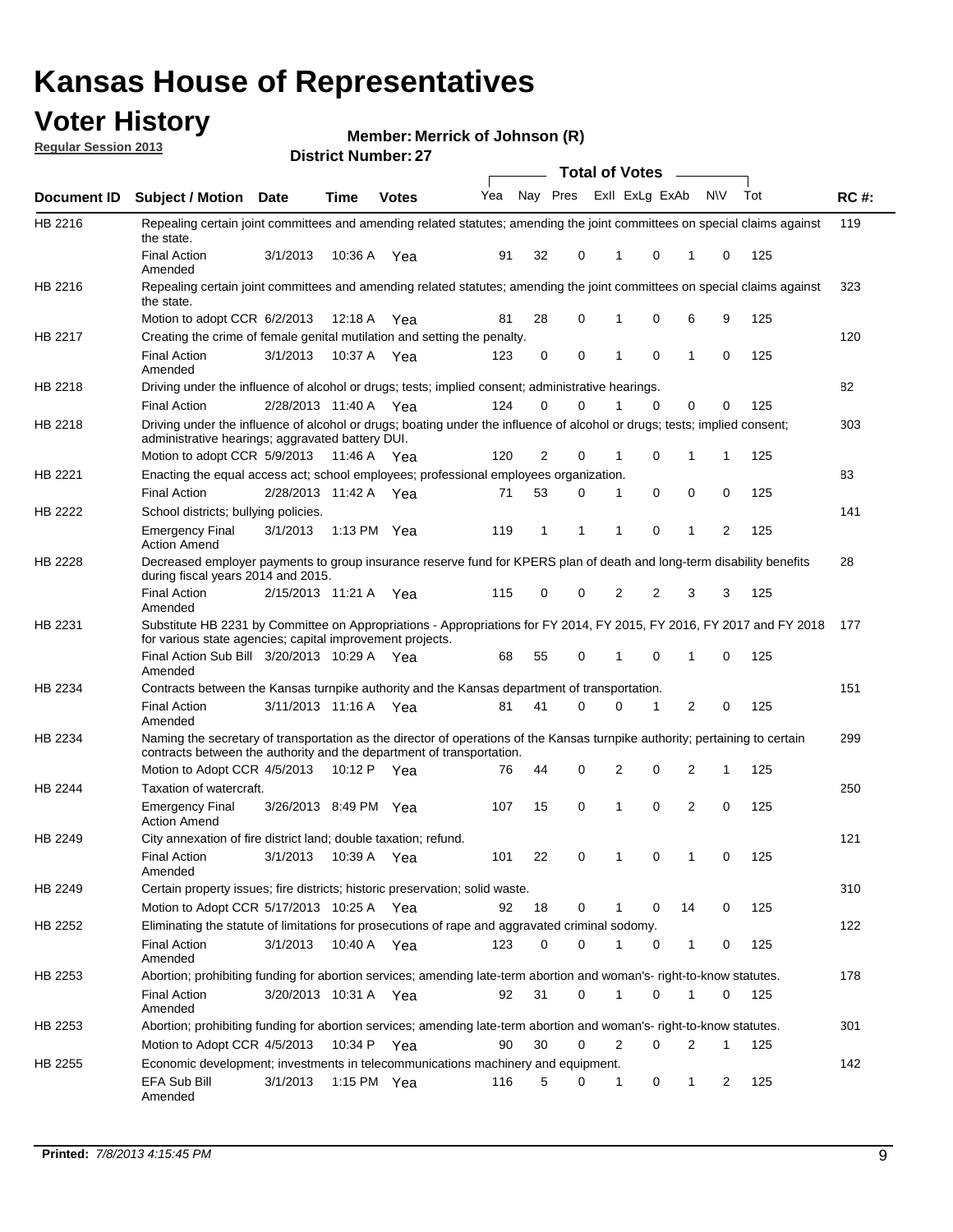## **Voter History**

**Merrick of Johnson (R)**

**Regular Session 2013**

|                    |                                                                                                                                                                                       |                       | PIJU IVI I VUI IIVU . <i>LI</i> |              |     |                         |             | <b>Total of Votes</b> |              | $\sim$         |              |     |             |
|--------------------|---------------------------------------------------------------------------------------------------------------------------------------------------------------------------------------|-----------------------|---------------------------------|--------------|-----|-------------------------|-------------|-----------------------|--------------|----------------|--------------|-----|-------------|
| <b>Document ID</b> | <b>Subject / Motion</b>                                                                                                                                                               | Date                  | Time                            | <b>Votes</b> | Yea | Nay Pres Exll ExLg ExAb |             |                       |              |                | N\V          | Tot | <b>RC#:</b> |
| HB 2259            | Domestic relations; relating to dissolution of marriage;                                                                                                                              |                       |                                 |              |     |                         |             |                       |              |                |              |     | 58          |
|                    | <b>Final Action</b>                                                                                                                                                                   | 2/27/2013 12:12 P     |                                 | Yea          | 123 | 0                       | 0           | 1                     | 0            | 1              | $\Omega$     | 125 |             |
| HB 2261            | Authorizing the expenditure of unencumbered balances held by school district; removing the cap for contingency reserve<br>fund.                                                       |                       |                                 |              |     |                         |             |                       |              |                |              |     | 48          |
|                    | <b>Final Action</b><br>Amended                                                                                                                                                        | 2/25/2013 12:13 P     |                                 | Yea          | 120 | 0                       | 0           | 0                     | 0            | 0              | 5            | 125 |             |
| HB 2261            | School districts; expenditure of unencumbered bala ces; removing the cap for contingency reserve fund; establishing celebrate 305<br>freedom week; bullying policies. ies.            |                       |                                 |              |     |                         |             |                       |              |                |              |     |             |
|                    | Motion to adopt CCR 5/9/2013                                                                                                                                                          |                       | 2:25 PM Yea                     |              | 119 | 1                       | 0           |                       | 0            | 4              | 0            | 125 |             |
| HB 2262            | Substitute HB 2262 by Committee on Appropriations - Amending the percentage amount that is deposited into the oil and gas 210<br>valuation depletion trust fund from 12.41% to 8.25%. |                       |                                 |              |     |                         |             |                       |              |                |              |     |             |
|                    | Final Action Sub Bill 3/26/2013 9:58 AM Yea                                                                                                                                           |                       |                                 |              | 96  | 23                      | 0           |                       | 0            | 5              | 0            | 125 |             |
| HB 2267            | Income tax, credits, high performance incentive program; subtraction modifications, certain expenses related to living dinor<br>organ donations.                                      |                       |                                 |              |     |                         |             |                       |              |                |              |     | 252         |
|                    | <b>Emergency Final</b><br><b>Action Amend</b>                                                                                                                                         | 3/26/2013 8:52 PM Yea |                                 |              | 106 | 16                      | 0           | 1                     | 0            | 2              | 0            | 125 |             |
| HB 2269            | John Bower memorial highway.                                                                                                                                                          |                       |                                 |              |     |                         |             |                       |              |                |              |     | 84          |
|                    | <b>Final Action</b><br>Amended                                                                                                                                                        | 2/28/2013 11:44 A Yea |                                 |              | 114 | 10                      | 0           | 1                     | 0            | 0              | 0            | 125 |             |
| HB 2272            | Exempting IRB-purchased property from property taxatin without state ownerhsip requirement.                                                                                           |                       |                                 |              |     |                         |             |                       |              |                |              |     | 123         |
|                    | <b>Final Action</b>                                                                                                                                                                   | 3/1/2013              | 10:41 A Yea                     |              | 123 | 0                       | 0           | 1                     | 0            | $\mathbf{1}$   | 0            | 125 |             |
| HB 2278            | Creating a penalty enhancement for the theft or burglary of a firearm.                                                                                                                |                       |                                 |              |     |                         |             |                       |              |                |              |     | 135         |
|                    | <b>Emergency Final</b><br><b>Action Amend</b>                                                                                                                                         | 3/1/2013              | 1:06 PM Yea                     |              | 117 | 4                       | $\mathbf 0$ | 1                     | $\Omega$     | 1              | 2            | 125 |             |
| HB 2280            | School districts; establishing celebrate freedom week and related curriculum.                                                                                                         |                       |                                 |              |     |                         |             |                       |              |                |              |     | 140         |
|                    | <b>Emergency Final</b><br><b>Action Amend</b>                                                                                                                                         | 3/1/2013              | 1:12 PM Yea                     |              | 95  | 25                      | 1           | 1                     | 0            | 1              | 2            | 125 |             |
| HB 2294            | Kansas uniform securities act.                                                                                                                                                        |                       |                                 |              |     |                         |             |                       |              |                |              |     | 124         |
|                    | <b>Final Action</b>                                                                                                                                                                   | 3/1/2013              | 10:42 A Yea                     |              | 123 | 0                       | 0           | 1                     | $\mathbf 0$  | $\mathbf{1}$   | 0            | 125 |             |
| HB 2296            | Campaign finance; permitted uses of campaign funds.                                                                                                                                   |                       |                                 |              |     |                         |             |                       |              |                |              |     | 148         |
|                    | <b>Final Action</b>                                                                                                                                                                   | 3/8/2013              | 11:12 A Yea                     |              | 120 | $\mathbf{1}$            | 0           | 0                     | $\mathbf{1}$ | $\overline{2}$ | $\mathbf{1}$ | 125 |             |
| HB 2298            | Amending the crimes of interference with law enforcement and giving a false alarm.                                                                                                    |                       |                                 |              |     |                         |             |                       |              |                |              |     | 136         |
|                    | <b>Emergency Final</b><br>Action                                                                                                                                                      | 3/1/2013              | 1:07 PM Yea                     |              | 121 | 0                       | 0           | 1                     | 0            | $\mathbf{1}$   | 2            | 125 |             |
| HB 2302            | Relating to drug screening, criminal history record check and fingerprinting of certain persons and employees.                                                                        |                       |                                 |              |     |                         |             |                       |              |                |              |     | 85          |
|                    | <b>Final Action</b><br>Amended                                                                                                                                                        | 2/28/2013 11:45 A Yea |                                 |              | 124 | 0                       | $\Omega$    | 1                     | 0            | 0              | $\mathbf 0$  | 125 |             |
| HB 2303            | Relating to drivier's license fees; driving under the influence equipment fund.                                                                                                       |                       |                                 |              |     |                         |             |                       |              |                |              |     | 125         |
|                    | <b>Final Action</b><br>Amended                                                                                                                                                        | 3/1/2013              | 10:44 A                         | Yea          | 113 | 10                      | 0           | 1                     | 0            | 1              | 0            | 125 |             |
| HB 2305            | Kansas storage tank act and containment of underground storage tanks.                                                                                                                 |                       |                                 |              |     |                         |             |                       |              |                |              |     | 126         |
|                    | <b>Final Action</b>                                                                                                                                                                   | 3/1/2013              | 10:45 A                         | Yea          | 123 | 0                       | 0           | 1                     | 0            | $\mathbf{1}$   | 0            | 125 |             |
| HB 2305            | Kansas storage tank act and containment of underground storage tanks.                                                                                                                 |                       |                                 |              |     |                         |             |                       |              |                |              |     | 197         |
|                    | Motion to Concur                                                                                                                                                                      | 3/22/2013 11:36 A     |                                 | Yea          | 119 | 0                       | 0           | 2                     | 0            | 3              | $\mathbf{1}$ | 125 |             |
| HB 2311            | Increasing delinquent registration fees.                                                                                                                                              |                       |                                 |              |     |                         |             |                       |              |                |              |     | 127         |
|                    | <b>Final Action</b>                                                                                                                                                                   | 3/1/2013              | 10:50 A                         | Nay          | 24  | 99                      | 0           | $\mathbf{1}$          | 0            | $\mathbf{1}$   | 0            | 125 |             |
| HB 2312            | Kansas uninsurable health insurance plan; increase in life time limit.                                                                                                                |                       |                                 |              |     |                         |             |                       |              |                |              |     | 95          |
|                    | <b>Final Action</b>                                                                                                                                                                   | 3/1/2013              | 9:53 AM Yea                     |              | 123 | 0                       | 0           | 1                     | 0            | 1              | 0            | 125 |             |
| HB 2318            | Authorizing use of motorcycle headlamp modulation systems and side lamps.                                                                                                             |                       |                                 |              |     |                         |             |                       |              |                |              |     | 128         |
|                    | <b>Final Action</b><br>Amended                                                                                                                                                        | 3/1/2013              | 10:52 A                         | Yea          | 123 | 0                       | 0           | 1                     | 0            | 1              | 0            | 125 |             |
| HB 2318            | Authorizing use of motorcycle headlamp modulation systems and side lamps.                                                                                                             |                       |                                 |              |     |                         |             |                       |              |                |              |     | 201         |
|                    | Motion to Concur                                                                                                                                                                      | 3/25/2013 9:44 AM Yea |                                 |              | 121 | 0                       | 0           | 2                     | 0            | 2              | 0            | 125 |             |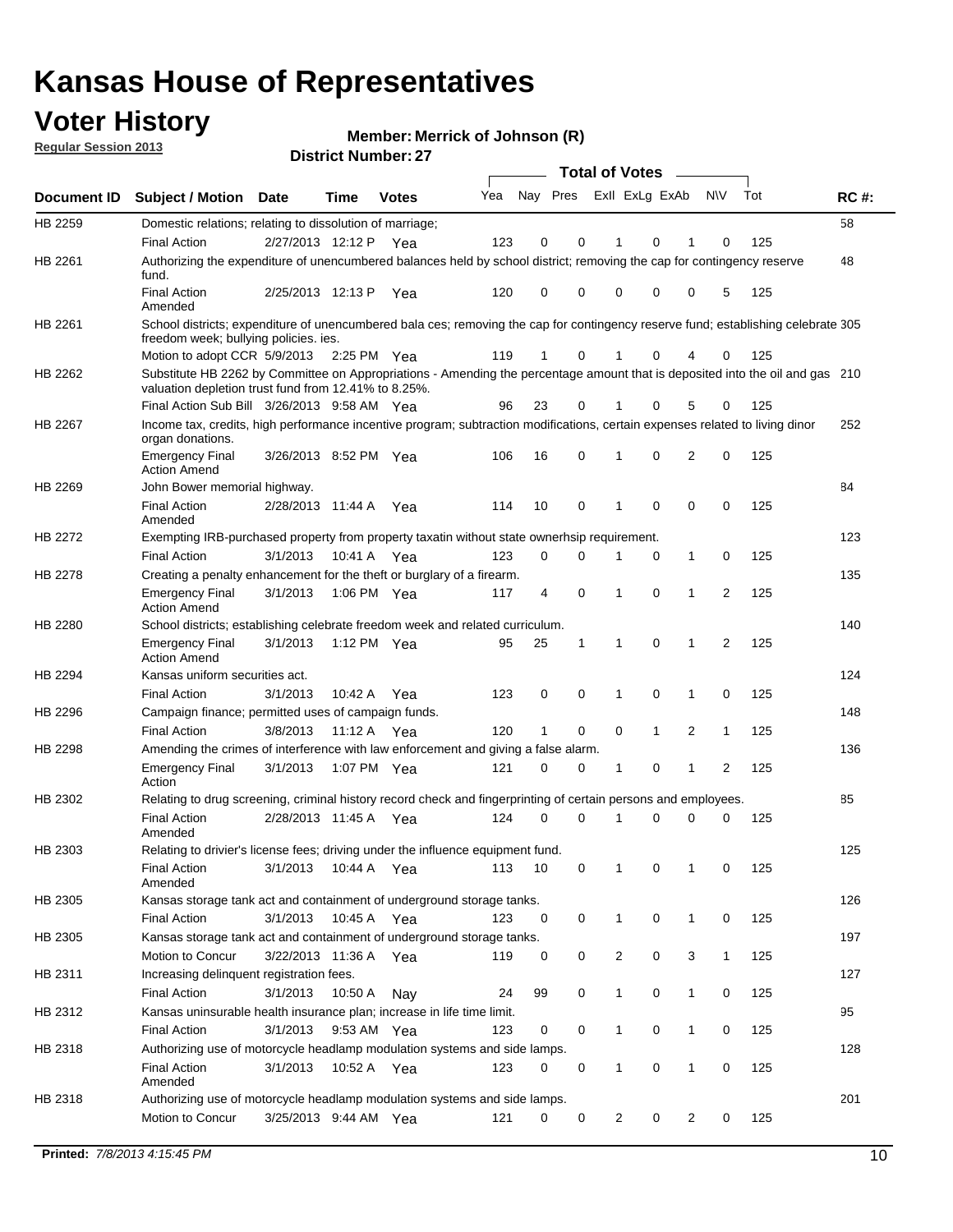## **Voter History**

**Merrick of Johnson (R)**

**Regular Session 2013**

| Nay Pres<br>Exll ExLg ExAb<br>Tot<br>Yea<br>N\V<br><b>RC#:</b><br>Document ID<br><b>Subject / Motion</b><br><b>Date</b><br>Time<br><b>Votes</b><br>149<br>HB 2319<br>Creating the coalition of innovative districts act.<br>47<br>0<br>0<br>125<br><b>Final Action</b><br>3/8/2013<br>74<br>1<br>3<br>0<br>11:17 A<br>Yea<br>Amended<br>279<br>HB 2319<br>Creating the coalition of innovative districts act.<br>47<br>0<br>2<br>0<br>3<br>2<br>125<br>Motion to Adopt CCR 4/5/2013<br>1:03 PM Yea<br>71<br>HB 2322<br>Relating to the division of health of the department of health and environment.<br>86<br>0<br>0<br>0<br>0<br>125<br><b>Final Action</b><br>2/28/2013 11:46 A Yea<br>118<br>6<br>1<br>Amended<br>129<br>VoIP and IP enabled services.<br>HB 2326<br>3/1/2013<br>123<br>0<br>0<br>1<br>0<br>1<br>0<br>125<br><b>Final Action</b><br>10.53 A<br>Yea<br>Amended<br>211<br>HB 2338<br>Courts; docket fees.<br><b>Final Action</b><br>52<br>0<br>125<br>3/26/2013 10:00 A<br>67<br>1<br>0<br>5<br>Yea<br>0<br>Amended<br>67<br>HB 2339<br>Allowing insurers to return premiums to a policyholder separate from the notice of an adverse underwriting decision.<br>0<br>2/28/2013 11:16 A Yea<br>124<br>0<br>1<br>0<br>0<br>125<br><b>Final Action</b><br>0<br>Combining life insurance with certain additional health related riders, insurance agents-lines of insurance, health insurance for 287<br>HB 2339<br>certain firefighters and law enforcement officers.<br>2<br>125<br>Motion to Adopt CCR 4/5/2013 7:15 PM Yea<br>116<br>4<br>0<br>0<br>2<br>1<br>HB 2343<br>Relating to the secretary of health and environment; office of laboratory services.<br>130<br><b>Final Action</b><br>3/1/2013<br>0<br>125<br>10:54 A Yea<br>89<br>34<br>0<br>1<br>1<br>0<br>87<br>HB 2349<br>School districts; audit by legislative post audit committee.<br>$\mathbf 0$<br>0<br>0<br>4<br>0<br>125<br><b>Final Action</b><br>2/28/2013 11:48 A Yea<br>120<br>1<br>Amended<br>291<br>HB 2349<br>School districts; audit by legislative post audit committee.<br>Motion to Concur<br>4/5/2013<br>7:55 PM Yea<br>118<br>2<br>0<br>2<br>0<br>2<br>125<br>1<br>Maximum benefits increased for certain members of the Kansas police and firemen's retirement system.<br>88<br>HB 2352<br><b>Final Action</b><br>2/28/2013 11:49 A<br>0<br>125<br>124<br>0<br>1<br>0<br>0<br>0<br>Yea<br>138<br>HB 2353<br>Adding certain controlled substances as schedule I drugs.<br>121<br>0<br>$\mathbf 0$<br>0<br>2<br>125<br><b>Emergency Final</b><br>3/1/2013<br>1:09 PM Yea<br>1<br>1<br>Action<br>96<br>HB 2357<br>242nd engineer company ae" KS army national guard ae" membrial highway.<br>3/1/2013<br>0<br>0<br>0<br>125<br><b>Final Action</b><br>9:54 AM Yea<br>123<br>1<br>1<br>0<br>202<br>HB 2357<br>242nd engineer company-KS army national guard- highway.<br>$\mathbf 0$<br>$\mathbf 0$<br>$\overline{2}$<br>0<br>2<br>3/25/2013 9:47 AM Yea<br>121<br>0<br>125<br>Motion to Concur<br>131<br>HB 2363<br>Exempting certain aggregate mining operations from department of health and environment regulations.<br>3/1/2013<br>10:56 A<br>123<br>0<br>0<br>125<br><b>Final Action</b><br>Yea<br>0<br>1<br>0<br>1<br>Amended<br>HB 2363<br>Water; wastewater regulations for sand and gravel; streams, dams and water obstructions.<br>280<br>Motion to Adopt CCR 4/5/2013<br>119<br>0<br>0<br>3<br>125<br>1:10 PM $Yea$<br>2<br>0<br>1<br>HB 2368<br>Relating to the governor's mental health services planning council.<br>137<br>0<br>0<br><b>Emergency Final</b><br>3/1/2013<br>1:08 PM Yea<br>121<br>0<br>1<br>$\mathbf{1}$<br>2<br>125<br><b>Action Amend</b><br>212<br>HB 2377<br>Relating to court fees and costs; judicial branch surcharge fund.<br>3/26/2013 10:01 A Yea<br>118<br>0<br>125<br><b>Final Action</b><br>5<br>0<br>1<br>0<br>Sales tax exemption for sales of certain machinery and equipment used for surface mining activities.<br>251<br>HB 2378<br>104<br>18<br>0<br>0<br>125<br><b>Emergency Final</b><br>3/26/2013 8:51 PM Yea<br>1<br>0<br>2<br><b>Action Amend</b><br>198<br>HB 2381<br>Election campaign finance; removing certain limitations to contributions made during legislative sessions.<br><b>Final Action</b><br>21<br>$\mathbf 0$<br>2<br>0<br>2<br>0<br>3/25/2013 9:30 AM Yea<br>100<br>125<br>Amended<br>213<br>HB 2387<br>Clarifying that felony murder is not a lesser included offense of capital murder.<br><b>Final Action</b><br>125<br>3/26/2013 10:02 A<br>117<br>2<br>0<br>$\mathbf{1}$<br>0<br>5<br>0<br>Yea<br>Printed: 7/8/2013 4:15:45 PM |  |  |  |  | <b>Total of Votes</b> |  |  |    |
|-----------------------------------------------------------------------------------------------------------------------------------------------------------------------------------------------------------------------------------------------------------------------------------------------------------------------------------------------------------------------------------------------------------------------------------------------------------------------------------------------------------------------------------------------------------------------------------------------------------------------------------------------------------------------------------------------------------------------------------------------------------------------------------------------------------------------------------------------------------------------------------------------------------------------------------------------------------------------------------------------------------------------------------------------------------------------------------------------------------------------------------------------------------------------------------------------------------------------------------------------------------------------------------------------------------------------------------------------------------------------------------------------------------------------------------------------------------------------------------------------------------------------------------------------------------------------------------------------------------------------------------------------------------------------------------------------------------------------------------------------------------------------------------------------------------------------------------------------------------------------------------------------------------------------------------------------------------------------------------------------------------------------------------------------------------------------------------------------------------------------------------------------------------------------------------------------------------------------------------------------------------------------------------------------------------------------------------------------------------------------------------------------------------------------------------------------------------------------------------------------------------------------------------------------------------------------------------------------------------------------------------------------------------------------------------------------------------------------------------------------------------------------------------------------------------------------------------------------------------------------------------------------------------------------------------------------------------------------------------------------------------------------------------------------------------------------------------------------------------------------------------------------------------------------------------------------------------------------------------------------------------------------------------------------------------------------------------------------------------------------------------------------------------------------------------------------------------------------------------------------------------------------------------------------------------------------------------------------------------------------------------------------------------------------------------------------------------------------------------------------------------------------------------------------------------------------------------------------------------------------------------------------------------------------------------------------------------------------------------------------------------------------------------------------------------------------------------------------------------------------------------------------------------------------------------------------------------------------------------------------------------------------------------------------------------------------------------------------------------------------------------------------------------------------------------------------------------------------------------------------------------------------------------------------------------------------------------------------------------------|--|--|--|--|-----------------------|--|--|----|
|                                                                                                                                                                                                                                                                                                                                                                                                                                                                                                                                                                                                                                                                                                                                                                                                                                                                                                                                                                                                                                                                                                                                                                                                                                                                                                                                                                                                                                                                                                                                                                                                                                                                                                                                                                                                                                                                                                                                                                                                                                                                                                                                                                                                                                                                                                                                                                                                                                                                                                                                                                                                                                                                                                                                                                                                                                                                                                                                                                                                                                                                                                                                                                                                                                                                                                                                                                                                                                                                                                                                                                                                                                                                                                                                                                                                                                                                                                                                                                                                                                                                                                                                                                                                                                                                                                                                                                                                                                                                                                                                                                                                                 |  |  |  |  |                       |  |  |    |
|                                                                                                                                                                                                                                                                                                                                                                                                                                                                                                                                                                                                                                                                                                                                                                                                                                                                                                                                                                                                                                                                                                                                                                                                                                                                                                                                                                                                                                                                                                                                                                                                                                                                                                                                                                                                                                                                                                                                                                                                                                                                                                                                                                                                                                                                                                                                                                                                                                                                                                                                                                                                                                                                                                                                                                                                                                                                                                                                                                                                                                                                                                                                                                                                                                                                                                                                                                                                                                                                                                                                                                                                                                                                                                                                                                                                                                                                                                                                                                                                                                                                                                                                                                                                                                                                                                                                                                                                                                                                                                                                                                                                                 |  |  |  |  |                       |  |  |    |
|                                                                                                                                                                                                                                                                                                                                                                                                                                                                                                                                                                                                                                                                                                                                                                                                                                                                                                                                                                                                                                                                                                                                                                                                                                                                                                                                                                                                                                                                                                                                                                                                                                                                                                                                                                                                                                                                                                                                                                                                                                                                                                                                                                                                                                                                                                                                                                                                                                                                                                                                                                                                                                                                                                                                                                                                                                                                                                                                                                                                                                                                                                                                                                                                                                                                                                                                                                                                                                                                                                                                                                                                                                                                                                                                                                                                                                                                                                                                                                                                                                                                                                                                                                                                                                                                                                                                                                                                                                                                                                                                                                                                                 |  |  |  |  |                       |  |  |    |
|                                                                                                                                                                                                                                                                                                                                                                                                                                                                                                                                                                                                                                                                                                                                                                                                                                                                                                                                                                                                                                                                                                                                                                                                                                                                                                                                                                                                                                                                                                                                                                                                                                                                                                                                                                                                                                                                                                                                                                                                                                                                                                                                                                                                                                                                                                                                                                                                                                                                                                                                                                                                                                                                                                                                                                                                                                                                                                                                                                                                                                                                                                                                                                                                                                                                                                                                                                                                                                                                                                                                                                                                                                                                                                                                                                                                                                                                                                                                                                                                                                                                                                                                                                                                                                                                                                                                                                                                                                                                                                                                                                                                                 |  |  |  |  |                       |  |  |    |
|                                                                                                                                                                                                                                                                                                                                                                                                                                                                                                                                                                                                                                                                                                                                                                                                                                                                                                                                                                                                                                                                                                                                                                                                                                                                                                                                                                                                                                                                                                                                                                                                                                                                                                                                                                                                                                                                                                                                                                                                                                                                                                                                                                                                                                                                                                                                                                                                                                                                                                                                                                                                                                                                                                                                                                                                                                                                                                                                                                                                                                                                                                                                                                                                                                                                                                                                                                                                                                                                                                                                                                                                                                                                                                                                                                                                                                                                                                                                                                                                                                                                                                                                                                                                                                                                                                                                                                                                                                                                                                                                                                                                                 |  |  |  |  |                       |  |  |    |
|                                                                                                                                                                                                                                                                                                                                                                                                                                                                                                                                                                                                                                                                                                                                                                                                                                                                                                                                                                                                                                                                                                                                                                                                                                                                                                                                                                                                                                                                                                                                                                                                                                                                                                                                                                                                                                                                                                                                                                                                                                                                                                                                                                                                                                                                                                                                                                                                                                                                                                                                                                                                                                                                                                                                                                                                                                                                                                                                                                                                                                                                                                                                                                                                                                                                                                                                                                                                                                                                                                                                                                                                                                                                                                                                                                                                                                                                                                                                                                                                                                                                                                                                                                                                                                                                                                                                                                                                                                                                                                                                                                                                                 |  |  |  |  |                       |  |  |    |
|                                                                                                                                                                                                                                                                                                                                                                                                                                                                                                                                                                                                                                                                                                                                                                                                                                                                                                                                                                                                                                                                                                                                                                                                                                                                                                                                                                                                                                                                                                                                                                                                                                                                                                                                                                                                                                                                                                                                                                                                                                                                                                                                                                                                                                                                                                                                                                                                                                                                                                                                                                                                                                                                                                                                                                                                                                                                                                                                                                                                                                                                                                                                                                                                                                                                                                                                                                                                                                                                                                                                                                                                                                                                                                                                                                                                                                                                                                                                                                                                                                                                                                                                                                                                                                                                                                                                                                                                                                                                                                                                                                                                                 |  |  |  |  |                       |  |  |    |
|                                                                                                                                                                                                                                                                                                                                                                                                                                                                                                                                                                                                                                                                                                                                                                                                                                                                                                                                                                                                                                                                                                                                                                                                                                                                                                                                                                                                                                                                                                                                                                                                                                                                                                                                                                                                                                                                                                                                                                                                                                                                                                                                                                                                                                                                                                                                                                                                                                                                                                                                                                                                                                                                                                                                                                                                                                                                                                                                                                                                                                                                                                                                                                                                                                                                                                                                                                                                                                                                                                                                                                                                                                                                                                                                                                                                                                                                                                                                                                                                                                                                                                                                                                                                                                                                                                                                                                                                                                                                                                                                                                                                                 |  |  |  |  |                       |  |  |    |
|                                                                                                                                                                                                                                                                                                                                                                                                                                                                                                                                                                                                                                                                                                                                                                                                                                                                                                                                                                                                                                                                                                                                                                                                                                                                                                                                                                                                                                                                                                                                                                                                                                                                                                                                                                                                                                                                                                                                                                                                                                                                                                                                                                                                                                                                                                                                                                                                                                                                                                                                                                                                                                                                                                                                                                                                                                                                                                                                                                                                                                                                                                                                                                                                                                                                                                                                                                                                                                                                                                                                                                                                                                                                                                                                                                                                                                                                                                                                                                                                                                                                                                                                                                                                                                                                                                                                                                                                                                                                                                                                                                                                                 |  |  |  |  |                       |  |  |    |
|                                                                                                                                                                                                                                                                                                                                                                                                                                                                                                                                                                                                                                                                                                                                                                                                                                                                                                                                                                                                                                                                                                                                                                                                                                                                                                                                                                                                                                                                                                                                                                                                                                                                                                                                                                                                                                                                                                                                                                                                                                                                                                                                                                                                                                                                                                                                                                                                                                                                                                                                                                                                                                                                                                                                                                                                                                                                                                                                                                                                                                                                                                                                                                                                                                                                                                                                                                                                                                                                                                                                                                                                                                                                                                                                                                                                                                                                                                                                                                                                                                                                                                                                                                                                                                                                                                                                                                                                                                                                                                                                                                                                                 |  |  |  |  |                       |  |  |    |
|                                                                                                                                                                                                                                                                                                                                                                                                                                                                                                                                                                                                                                                                                                                                                                                                                                                                                                                                                                                                                                                                                                                                                                                                                                                                                                                                                                                                                                                                                                                                                                                                                                                                                                                                                                                                                                                                                                                                                                                                                                                                                                                                                                                                                                                                                                                                                                                                                                                                                                                                                                                                                                                                                                                                                                                                                                                                                                                                                                                                                                                                                                                                                                                                                                                                                                                                                                                                                                                                                                                                                                                                                                                                                                                                                                                                                                                                                                                                                                                                                                                                                                                                                                                                                                                                                                                                                                                                                                                                                                                                                                                                                 |  |  |  |  |                       |  |  |    |
|                                                                                                                                                                                                                                                                                                                                                                                                                                                                                                                                                                                                                                                                                                                                                                                                                                                                                                                                                                                                                                                                                                                                                                                                                                                                                                                                                                                                                                                                                                                                                                                                                                                                                                                                                                                                                                                                                                                                                                                                                                                                                                                                                                                                                                                                                                                                                                                                                                                                                                                                                                                                                                                                                                                                                                                                                                                                                                                                                                                                                                                                                                                                                                                                                                                                                                                                                                                                                                                                                                                                                                                                                                                                                                                                                                                                                                                                                                                                                                                                                                                                                                                                                                                                                                                                                                                                                                                                                                                                                                                                                                                                                 |  |  |  |  |                       |  |  |    |
|                                                                                                                                                                                                                                                                                                                                                                                                                                                                                                                                                                                                                                                                                                                                                                                                                                                                                                                                                                                                                                                                                                                                                                                                                                                                                                                                                                                                                                                                                                                                                                                                                                                                                                                                                                                                                                                                                                                                                                                                                                                                                                                                                                                                                                                                                                                                                                                                                                                                                                                                                                                                                                                                                                                                                                                                                                                                                                                                                                                                                                                                                                                                                                                                                                                                                                                                                                                                                                                                                                                                                                                                                                                                                                                                                                                                                                                                                                                                                                                                                                                                                                                                                                                                                                                                                                                                                                                                                                                                                                                                                                                                                 |  |  |  |  |                       |  |  |    |
|                                                                                                                                                                                                                                                                                                                                                                                                                                                                                                                                                                                                                                                                                                                                                                                                                                                                                                                                                                                                                                                                                                                                                                                                                                                                                                                                                                                                                                                                                                                                                                                                                                                                                                                                                                                                                                                                                                                                                                                                                                                                                                                                                                                                                                                                                                                                                                                                                                                                                                                                                                                                                                                                                                                                                                                                                                                                                                                                                                                                                                                                                                                                                                                                                                                                                                                                                                                                                                                                                                                                                                                                                                                                                                                                                                                                                                                                                                                                                                                                                                                                                                                                                                                                                                                                                                                                                                                                                                                                                                                                                                                                                 |  |  |  |  |                       |  |  |    |
|                                                                                                                                                                                                                                                                                                                                                                                                                                                                                                                                                                                                                                                                                                                                                                                                                                                                                                                                                                                                                                                                                                                                                                                                                                                                                                                                                                                                                                                                                                                                                                                                                                                                                                                                                                                                                                                                                                                                                                                                                                                                                                                                                                                                                                                                                                                                                                                                                                                                                                                                                                                                                                                                                                                                                                                                                                                                                                                                                                                                                                                                                                                                                                                                                                                                                                                                                                                                                                                                                                                                                                                                                                                                                                                                                                                                                                                                                                                                                                                                                                                                                                                                                                                                                                                                                                                                                                                                                                                                                                                                                                                                                 |  |  |  |  |                       |  |  |    |
|                                                                                                                                                                                                                                                                                                                                                                                                                                                                                                                                                                                                                                                                                                                                                                                                                                                                                                                                                                                                                                                                                                                                                                                                                                                                                                                                                                                                                                                                                                                                                                                                                                                                                                                                                                                                                                                                                                                                                                                                                                                                                                                                                                                                                                                                                                                                                                                                                                                                                                                                                                                                                                                                                                                                                                                                                                                                                                                                                                                                                                                                                                                                                                                                                                                                                                                                                                                                                                                                                                                                                                                                                                                                                                                                                                                                                                                                                                                                                                                                                                                                                                                                                                                                                                                                                                                                                                                                                                                                                                                                                                                                                 |  |  |  |  |                       |  |  |    |
|                                                                                                                                                                                                                                                                                                                                                                                                                                                                                                                                                                                                                                                                                                                                                                                                                                                                                                                                                                                                                                                                                                                                                                                                                                                                                                                                                                                                                                                                                                                                                                                                                                                                                                                                                                                                                                                                                                                                                                                                                                                                                                                                                                                                                                                                                                                                                                                                                                                                                                                                                                                                                                                                                                                                                                                                                                                                                                                                                                                                                                                                                                                                                                                                                                                                                                                                                                                                                                                                                                                                                                                                                                                                                                                                                                                                                                                                                                                                                                                                                                                                                                                                                                                                                                                                                                                                                                                                                                                                                                                                                                                                                 |  |  |  |  |                       |  |  |    |
|                                                                                                                                                                                                                                                                                                                                                                                                                                                                                                                                                                                                                                                                                                                                                                                                                                                                                                                                                                                                                                                                                                                                                                                                                                                                                                                                                                                                                                                                                                                                                                                                                                                                                                                                                                                                                                                                                                                                                                                                                                                                                                                                                                                                                                                                                                                                                                                                                                                                                                                                                                                                                                                                                                                                                                                                                                                                                                                                                                                                                                                                                                                                                                                                                                                                                                                                                                                                                                                                                                                                                                                                                                                                                                                                                                                                                                                                                                                                                                                                                                                                                                                                                                                                                                                                                                                                                                                                                                                                                                                                                                                                                 |  |  |  |  |                       |  |  |    |
|                                                                                                                                                                                                                                                                                                                                                                                                                                                                                                                                                                                                                                                                                                                                                                                                                                                                                                                                                                                                                                                                                                                                                                                                                                                                                                                                                                                                                                                                                                                                                                                                                                                                                                                                                                                                                                                                                                                                                                                                                                                                                                                                                                                                                                                                                                                                                                                                                                                                                                                                                                                                                                                                                                                                                                                                                                                                                                                                                                                                                                                                                                                                                                                                                                                                                                                                                                                                                                                                                                                                                                                                                                                                                                                                                                                                                                                                                                                                                                                                                                                                                                                                                                                                                                                                                                                                                                                                                                                                                                                                                                                                                 |  |  |  |  |                       |  |  |    |
|                                                                                                                                                                                                                                                                                                                                                                                                                                                                                                                                                                                                                                                                                                                                                                                                                                                                                                                                                                                                                                                                                                                                                                                                                                                                                                                                                                                                                                                                                                                                                                                                                                                                                                                                                                                                                                                                                                                                                                                                                                                                                                                                                                                                                                                                                                                                                                                                                                                                                                                                                                                                                                                                                                                                                                                                                                                                                                                                                                                                                                                                                                                                                                                                                                                                                                                                                                                                                                                                                                                                                                                                                                                                                                                                                                                                                                                                                                                                                                                                                                                                                                                                                                                                                                                                                                                                                                                                                                                                                                                                                                                                                 |  |  |  |  |                       |  |  |    |
|                                                                                                                                                                                                                                                                                                                                                                                                                                                                                                                                                                                                                                                                                                                                                                                                                                                                                                                                                                                                                                                                                                                                                                                                                                                                                                                                                                                                                                                                                                                                                                                                                                                                                                                                                                                                                                                                                                                                                                                                                                                                                                                                                                                                                                                                                                                                                                                                                                                                                                                                                                                                                                                                                                                                                                                                                                                                                                                                                                                                                                                                                                                                                                                                                                                                                                                                                                                                                                                                                                                                                                                                                                                                                                                                                                                                                                                                                                                                                                                                                                                                                                                                                                                                                                                                                                                                                                                                                                                                                                                                                                                                                 |  |  |  |  |                       |  |  |    |
|                                                                                                                                                                                                                                                                                                                                                                                                                                                                                                                                                                                                                                                                                                                                                                                                                                                                                                                                                                                                                                                                                                                                                                                                                                                                                                                                                                                                                                                                                                                                                                                                                                                                                                                                                                                                                                                                                                                                                                                                                                                                                                                                                                                                                                                                                                                                                                                                                                                                                                                                                                                                                                                                                                                                                                                                                                                                                                                                                                                                                                                                                                                                                                                                                                                                                                                                                                                                                                                                                                                                                                                                                                                                                                                                                                                                                                                                                                                                                                                                                                                                                                                                                                                                                                                                                                                                                                                                                                                                                                                                                                                                                 |  |  |  |  |                       |  |  |    |
|                                                                                                                                                                                                                                                                                                                                                                                                                                                                                                                                                                                                                                                                                                                                                                                                                                                                                                                                                                                                                                                                                                                                                                                                                                                                                                                                                                                                                                                                                                                                                                                                                                                                                                                                                                                                                                                                                                                                                                                                                                                                                                                                                                                                                                                                                                                                                                                                                                                                                                                                                                                                                                                                                                                                                                                                                                                                                                                                                                                                                                                                                                                                                                                                                                                                                                                                                                                                                                                                                                                                                                                                                                                                                                                                                                                                                                                                                                                                                                                                                                                                                                                                                                                                                                                                                                                                                                                                                                                                                                                                                                                                                 |  |  |  |  |                       |  |  |    |
|                                                                                                                                                                                                                                                                                                                                                                                                                                                                                                                                                                                                                                                                                                                                                                                                                                                                                                                                                                                                                                                                                                                                                                                                                                                                                                                                                                                                                                                                                                                                                                                                                                                                                                                                                                                                                                                                                                                                                                                                                                                                                                                                                                                                                                                                                                                                                                                                                                                                                                                                                                                                                                                                                                                                                                                                                                                                                                                                                                                                                                                                                                                                                                                                                                                                                                                                                                                                                                                                                                                                                                                                                                                                                                                                                                                                                                                                                                                                                                                                                                                                                                                                                                                                                                                                                                                                                                                                                                                                                                                                                                                                                 |  |  |  |  |                       |  |  |    |
|                                                                                                                                                                                                                                                                                                                                                                                                                                                                                                                                                                                                                                                                                                                                                                                                                                                                                                                                                                                                                                                                                                                                                                                                                                                                                                                                                                                                                                                                                                                                                                                                                                                                                                                                                                                                                                                                                                                                                                                                                                                                                                                                                                                                                                                                                                                                                                                                                                                                                                                                                                                                                                                                                                                                                                                                                                                                                                                                                                                                                                                                                                                                                                                                                                                                                                                                                                                                                                                                                                                                                                                                                                                                                                                                                                                                                                                                                                                                                                                                                                                                                                                                                                                                                                                                                                                                                                                                                                                                                                                                                                                                                 |  |  |  |  |                       |  |  |    |
|                                                                                                                                                                                                                                                                                                                                                                                                                                                                                                                                                                                                                                                                                                                                                                                                                                                                                                                                                                                                                                                                                                                                                                                                                                                                                                                                                                                                                                                                                                                                                                                                                                                                                                                                                                                                                                                                                                                                                                                                                                                                                                                                                                                                                                                                                                                                                                                                                                                                                                                                                                                                                                                                                                                                                                                                                                                                                                                                                                                                                                                                                                                                                                                                                                                                                                                                                                                                                                                                                                                                                                                                                                                                                                                                                                                                                                                                                                                                                                                                                                                                                                                                                                                                                                                                                                                                                                                                                                                                                                                                                                                                                 |  |  |  |  |                       |  |  |    |
|                                                                                                                                                                                                                                                                                                                                                                                                                                                                                                                                                                                                                                                                                                                                                                                                                                                                                                                                                                                                                                                                                                                                                                                                                                                                                                                                                                                                                                                                                                                                                                                                                                                                                                                                                                                                                                                                                                                                                                                                                                                                                                                                                                                                                                                                                                                                                                                                                                                                                                                                                                                                                                                                                                                                                                                                                                                                                                                                                                                                                                                                                                                                                                                                                                                                                                                                                                                                                                                                                                                                                                                                                                                                                                                                                                                                                                                                                                                                                                                                                                                                                                                                                                                                                                                                                                                                                                                                                                                                                                                                                                                                                 |  |  |  |  |                       |  |  |    |
|                                                                                                                                                                                                                                                                                                                                                                                                                                                                                                                                                                                                                                                                                                                                                                                                                                                                                                                                                                                                                                                                                                                                                                                                                                                                                                                                                                                                                                                                                                                                                                                                                                                                                                                                                                                                                                                                                                                                                                                                                                                                                                                                                                                                                                                                                                                                                                                                                                                                                                                                                                                                                                                                                                                                                                                                                                                                                                                                                                                                                                                                                                                                                                                                                                                                                                                                                                                                                                                                                                                                                                                                                                                                                                                                                                                                                                                                                                                                                                                                                                                                                                                                                                                                                                                                                                                                                                                                                                                                                                                                                                                                                 |  |  |  |  |                       |  |  |    |
|                                                                                                                                                                                                                                                                                                                                                                                                                                                                                                                                                                                                                                                                                                                                                                                                                                                                                                                                                                                                                                                                                                                                                                                                                                                                                                                                                                                                                                                                                                                                                                                                                                                                                                                                                                                                                                                                                                                                                                                                                                                                                                                                                                                                                                                                                                                                                                                                                                                                                                                                                                                                                                                                                                                                                                                                                                                                                                                                                                                                                                                                                                                                                                                                                                                                                                                                                                                                                                                                                                                                                                                                                                                                                                                                                                                                                                                                                                                                                                                                                                                                                                                                                                                                                                                                                                                                                                                                                                                                                                                                                                                                                 |  |  |  |  |                       |  |  |    |
|                                                                                                                                                                                                                                                                                                                                                                                                                                                                                                                                                                                                                                                                                                                                                                                                                                                                                                                                                                                                                                                                                                                                                                                                                                                                                                                                                                                                                                                                                                                                                                                                                                                                                                                                                                                                                                                                                                                                                                                                                                                                                                                                                                                                                                                                                                                                                                                                                                                                                                                                                                                                                                                                                                                                                                                                                                                                                                                                                                                                                                                                                                                                                                                                                                                                                                                                                                                                                                                                                                                                                                                                                                                                                                                                                                                                                                                                                                                                                                                                                                                                                                                                                                                                                                                                                                                                                                                                                                                                                                                                                                                                                 |  |  |  |  |                       |  |  |    |
|                                                                                                                                                                                                                                                                                                                                                                                                                                                                                                                                                                                                                                                                                                                                                                                                                                                                                                                                                                                                                                                                                                                                                                                                                                                                                                                                                                                                                                                                                                                                                                                                                                                                                                                                                                                                                                                                                                                                                                                                                                                                                                                                                                                                                                                                                                                                                                                                                                                                                                                                                                                                                                                                                                                                                                                                                                                                                                                                                                                                                                                                                                                                                                                                                                                                                                                                                                                                                                                                                                                                                                                                                                                                                                                                                                                                                                                                                                                                                                                                                                                                                                                                                                                                                                                                                                                                                                                                                                                                                                                                                                                                                 |  |  |  |  |                       |  |  |    |
|                                                                                                                                                                                                                                                                                                                                                                                                                                                                                                                                                                                                                                                                                                                                                                                                                                                                                                                                                                                                                                                                                                                                                                                                                                                                                                                                                                                                                                                                                                                                                                                                                                                                                                                                                                                                                                                                                                                                                                                                                                                                                                                                                                                                                                                                                                                                                                                                                                                                                                                                                                                                                                                                                                                                                                                                                                                                                                                                                                                                                                                                                                                                                                                                                                                                                                                                                                                                                                                                                                                                                                                                                                                                                                                                                                                                                                                                                                                                                                                                                                                                                                                                                                                                                                                                                                                                                                                                                                                                                                                                                                                                                 |  |  |  |  |                       |  |  |    |
|                                                                                                                                                                                                                                                                                                                                                                                                                                                                                                                                                                                                                                                                                                                                                                                                                                                                                                                                                                                                                                                                                                                                                                                                                                                                                                                                                                                                                                                                                                                                                                                                                                                                                                                                                                                                                                                                                                                                                                                                                                                                                                                                                                                                                                                                                                                                                                                                                                                                                                                                                                                                                                                                                                                                                                                                                                                                                                                                                                                                                                                                                                                                                                                                                                                                                                                                                                                                                                                                                                                                                                                                                                                                                                                                                                                                                                                                                                                                                                                                                                                                                                                                                                                                                                                                                                                                                                                                                                                                                                                                                                                                                 |  |  |  |  |                       |  |  |    |
|                                                                                                                                                                                                                                                                                                                                                                                                                                                                                                                                                                                                                                                                                                                                                                                                                                                                                                                                                                                                                                                                                                                                                                                                                                                                                                                                                                                                                                                                                                                                                                                                                                                                                                                                                                                                                                                                                                                                                                                                                                                                                                                                                                                                                                                                                                                                                                                                                                                                                                                                                                                                                                                                                                                                                                                                                                                                                                                                                                                                                                                                                                                                                                                                                                                                                                                                                                                                                                                                                                                                                                                                                                                                                                                                                                                                                                                                                                                                                                                                                                                                                                                                                                                                                                                                                                                                                                                                                                                                                                                                                                                                                 |  |  |  |  |                       |  |  |    |
|                                                                                                                                                                                                                                                                                                                                                                                                                                                                                                                                                                                                                                                                                                                                                                                                                                                                                                                                                                                                                                                                                                                                                                                                                                                                                                                                                                                                                                                                                                                                                                                                                                                                                                                                                                                                                                                                                                                                                                                                                                                                                                                                                                                                                                                                                                                                                                                                                                                                                                                                                                                                                                                                                                                                                                                                                                                                                                                                                                                                                                                                                                                                                                                                                                                                                                                                                                                                                                                                                                                                                                                                                                                                                                                                                                                                                                                                                                                                                                                                                                                                                                                                                                                                                                                                                                                                                                                                                                                                                                                                                                                                                 |  |  |  |  |                       |  |  |    |
|                                                                                                                                                                                                                                                                                                                                                                                                                                                                                                                                                                                                                                                                                                                                                                                                                                                                                                                                                                                                                                                                                                                                                                                                                                                                                                                                                                                                                                                                                                                                                                                                                                                                                                                                                                                                                                                                                                                                                                                                                                                                                                                                                                                                                                                                                                                                                                                                                                                                                                                                                                                                                                                                                                                                                                                                                                                                                                                                                                                                                                                                                                                                                                                                                                                                                                                                                                                                                                                                                                                                                                                                                                                                                                                                                                                                                                                                                                                                                                                                                                                                                                                                                                                                                                                                                                                                                                                                                                                                                                                                                                                                                 |  |  |  |  |                       |  |  |    |
|                                                                                                                                                                                                                                                                                                                                                                                                                                                                                                                                                                                                                                                                                                                                                                                                                                                                                                                                                                                                                                                                                                                                                                                                                                                                                                                                                                                                                                                                                                                                                                                                                                                                                                                                                                                                                                                                                                                                                                                                                                                                                                                                                                                                                                                                                                                                                                                                                                                                                                                                                                                                                                                                                                                                                                                                                                                                                                                                                                                                                                                                                                                                                                                                                                                                                                                                                                                                                                                                                                                                                                                                                                                                                                                                                                                                                                                                                                                                                                                                                                                                                                                                                                                                                                                                                                                                                                                                                                                                                                                                                                                                                 |  |  |  |  |                       |  |  |    |
|                                                                                                                                                                                                                                                                                                                                                                                                                                                                                                                                                                                                                                                                                                                                                                                                                                                                                                                                                                                                                                                                                                                                                                                                                                                                                                                                                                                                                                                                                                                                                                                                                                                                                                                                                                                                                                                                                                                                                                                                                                                                                                                                                                                                                                                                                                                                                                                                                                                                                                                                                                                                                                                                                                                                                                                                                                                                                                                                                                                                                                                                                                                                                                                                                                                                                                                                                                                                                                                                                                                                                                                                                                                                                                                                                                                                                                                                                                                                                                                                                                                                                                                                                                                                                                                                                                                                                                                                                                                                                                                                                                                                                 |  |  |  |  |                       |  |  |    |
|                                                                                                                                                                                                                                                                                                                                                                                                                                                                                                                                                                                                                                                                                                                                                                                                                                                                                                                                                                                                                                                                                                                                                                                                                                                                                                                                                                                                                                                                                                                                                                                                                                                                                                                                                                                                                                                                                                                                                                                                                                                                                                                                                                                                                                                                                                                                                                                                                                                                                                                                                                                                                                                                                                                                                                                                                                                                                                                                                                                                                                                                                                                                                                                                                                                                                                                                                                                                                                                                                                                                                                                                                                                                                                                                                                                                                                                                                                                                                                                                                                                                                                                                                                                                                                                                                                                                                                                                                                                                                                                                                                                                                 |  |  |  |  |                       |  |  |    |
|                                                                                                                                                                                                                                                                                                                                                                                                                                                                                                                                                                                                                                                                                                                                                                                                                                                                                                                                                                                                                                                                                                                                                                                                                                                                                                                                                                                                                                                                                                                                                                                                                                                                                                                                                                                                                                                                                                                                                                                                                                                                                                                                                                                                                                                                                                                                                                                                                                                                                                                                                                                                                                                                                                                                                                                                                                                                                                                                                                                                                                                                                                                                                                                                                                                                                                                                                                                                                                                                                                                                                                                                                                                                                                                                                                                                                                                                                                                                                                                                                                                                                                                                                                                                                                                                                                                                                                                                                                                                                                                                                                                                                 |  |  |  |  |                       |  |  |    |
|                                                                                                                                                                                                                                                                                                                                                                                                                                                                                                                                                                                                                                                                                                                                                                                                                                                                                                                                                                                                                                                                                                                                                                                                                                                                                                                                                                                                                                                                                                                                                                                                                                                                                                                                                                                                                                                                                                                                                                                                                                                                                                                                                                                                                                                                                                                                                                                                                                                                                                                                                                                                                                                                                                                                                                                                                                                                                                                                                                                                                                                                                                                                                                                                                                                                                                                                                                                                                                                                                                                                                                                                                                                                                                                                                                                                                                                                                                                                                                                                                                                                                                                                                                                                                                                                                                                                                                                                                                                                                                                                                                                                                 |  |  |  |  |                       |  |  |    |
|                                                                                                                                                                                                                                                                                                                                                                                                                                                                                                                                                                                                                                                                                                                                                                                                                                                                                                                                                                                                                                                                                                                                                                                                                                                                                                                                                                                                                                                                                                                                                                                                                                                                                                                                                                                                                                                                                                                                                                                                                                                                                                                                                                                                                                                                                                                                                                                                                                                                                                                                                                                                                                                                                                                                                                                                                                                                                                                                                                                                                                                                                                                                                                                                                                                                                                                                                                                                                                                                                                                                                                                                                                                                                                                                                                                                                                                                                                                                                                                                                                                                                                                                                                                                                                                                                                                                                                                                                                                                                                                                                                                                                 |  |  |  |  |                       |  |  |    |
|                                                                                                                                                                                                                                                                                                                                                                                                                                                                                                                                                                                                                                                                                                                                                                                                                                                                                                                                                                                                                                                                                                                                                                                                                                                                                                                                                                                                                                                                                                                                                                                                                                                                                                                                                                                                                                                                                                                                                                                                                                                                                                                                                                                                                                                                                                                                                                                                                                                                                                                                                                                                                                                                                                                                                                                                                                                                                                                                                                                                                                                                                                                                                                                                                                                                                                                                                                                                                                                                                                                                                                                                                                                                                                                                                                                                                                                                                                                                                                                                                                                                                                                                                                                                                                                                                                                                                                                                                                                                                                                                                                                                                 |  |  |  |  |                       |  |  |    |
|                                                                                                                                                                                                                                                                                                                                                                                                                                                                                                                                                                                                                                                                                                                                                                                                                                                                                                                                                                                                                                                                                                                                                                                                                                                                                                                                                                                                                                                                                                                                                                                                                                                                                                                                                                                                                                                                                                                                                                                                                                                                                                                                                                                                                                                                                                                                                                                                                                                                                                                                                                                                                                                                                                                                                                                                                                                                                                                                                                                                                                                                                                                                                                                                                                                                                                                                                                                                                                                                                                                                                                                                                                                                                                                                                                                                                                                                                                                                                                                                                                                                                                                                                                                                                                                                                                                                                                                                                                                                                                                                                                                                                 |  |  |  |  |                       |  |  |    |
|                                                                                                                                                                                                                                                                                                                                                                                                                                                                                                                                                                                                                                                                                                                                                                                                                                                                                                                                                                                                                                                                                                                                                                                                                                                                                                                                                                                                                                                                                                                                                                                                                                                                                                                                                                                                                                                                                                                                                                                                                                                                                                                                                                                                                                                                                                                                                                                                                                                                                                                                                                                                                                                                                                                                                                                                                                                                                                                                                                                                                                                                                                                                                                                                                                                                                                                                                                                                                                                                                                                                                                                                                                                                                                                                                                                                                                                                                                                                                                                                                                                                                                                                                                                                                                                                                                                                                                                                                                                                                                                                                                                                                 |  |  |  |  |                       |  |  | 11 |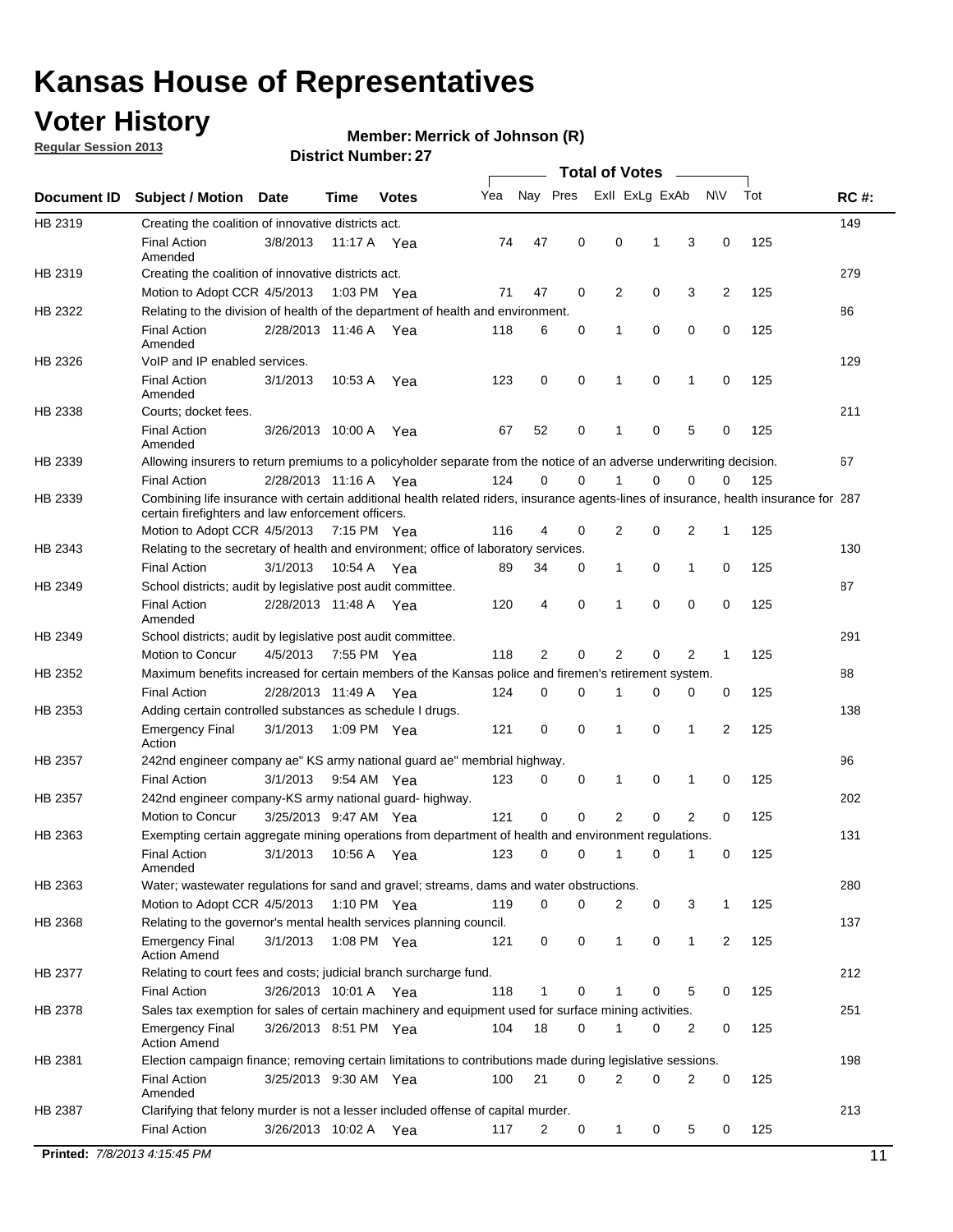## **Voter History**

**Merrick of Johnson (R)**

**Regular Session 2013**

|                 |                                                                                                                                                                                                                                                  |                       |             |              |     |              |          | <b>Total of Votes</b> |   |   |              |     |             |
|-----------------|--------------------------------------------------------------------------------------------------------------------------------------------------------------------------------------------------------------------------------------------------|-----------------------|-------------|--------------|-----|--------------|----------|-----------------------|---|---|--------------|-----|-------------|
| Document ID     | Subject / Motion Date                                                                                                                                                                                                                            |                       | Time        | <b>Votes</b> | Yea | Nay Pres     |          | Exll ExLg ExAb        |   |   | <b>NV</b>    | Tot | <b>RC#:</b> |
| HB 2389         | Capital murder; notice of intent to seek the death penalty.                                                                                                                                                                                      |                       |             |              |     |              |          |                       |   |   |              |     | 214         |
|                 | <b>Final Action</b>                                                                                                                                                                                                                              | 3/26/2013 10:03 A     |             | Yea          | 118 | 1            | 0        | 1                     | 0 | 5 | 0            | 125 |             |
| HB 2391         | School finance; amount of tax levy authorized to finance ancillary school facilities.                                                                                                                                                            |                       |             |              |     |              |          |                       |   |   |              |     | 237         |
|                 | <b>Emergency Final</b><br><b>Action Amend</b>                                                                                                                                                                                                    | 3/26/2013 8:30 PM Yea |             |              | 64  | 57           | 0        | 1                     | 0 | 2 | 1            | 125 |             |
| HB 2391         | Senate Substitute for HB 2391 by Committee on Ways and Means - Creating the joint committee on uniform educational<br>standards oversight.                                                                                                       |                       |             |              |     |              |          |                       |   |   |              |     | 321         |
|                 | Sub Motion to Concur 6/1/2013                                                                                                                                                                                                                    |                       | 10:06 P     | Yea          | 55  | 58           | 0        | 0                     | 0 | 6 | 6            | 125 |             |
| HB 2396         | Allowing the secretary of administration to identify state owned real property as surplus property and establishing an appeals 253<br>process of such identification; also amending procedures for the disposition of state surplus real estate. |                       |             |              |     |              |          |                       |   |   |              |     |             |
|                 | <b>Emergency Final</b><br>Action Amend                                                                                                                                                                                                           | 3/26/2013 8:53 PM Yea |             |              | 122 | 0            | 0        |                       | 0 | 2 | 0            | 125 |             |
| HB 2403         | Issuing \$1,500,000,000 of pension obligation bonds to finance a portion of the unfunded actuarial liability of KPERS.                                                                                                                           |                       |             |              |     |              |          |                       |   |   |              |     | 236         |
|                 | <b>Final Action</b><br>Amended                                                                                                                                                                                                                   | 3/26/2013 8:29 PM Yea |             |              | 73  | 49           | 0        | 1                     | 0 | 2 | 0            | 125 |             |
| <b>HCR 5014</b> | Urging approval of the Presidential Permit application allowing the construction and operation of the TransCanada Keystone<br>XL Pipeline.                                                                                                       |                       |             |              |     |              |          |                       |   |   |              |     | 215         |
|                 | <b>Final Action</b>                                                                                                                                                                                                                              | 3/26/2013 10:05 A     |             | Yea          | 108 | 11           | 0        |                       | 0 | 5 | 0            | 125 |             |
| HR 6004         | Rules of House of Representatives, permanent rules of the 2013-2014 biennium.                                                                                                                                                                    |                       |             |              |     |              |          |                       |   |   |              |     | 4           |
|                 | <b>Final Action</b><br>Amended                                                                                                                                                                                                                   | 1/28/2013 11:09 A     |             | Yea          | 82  | 40           | 0        | 0                     | 0 | 3 | 0            | 125 |             |
| SB 1            | Legislative Post Audit; periodic audits of the State treasurer and the pooled money investment board.                                                                                                                                            |                       |             |              |     |              |          |                       |   |   |              |     | 216         |
|                 | <b>Final Action</b><br>Amended                                                                                                                                                                                                                   | 3/26/2013 10:06 A     |             | Yea          | 118 | 1            | 0        | 1                     | 0 | 5 | 0            | 125 |             |
| SB 16           | Kansas racketeer influenced and corrupt organization act, criminal street gangs.                                                                                                                                                                 |                       |             |              |     |              |          |                       |   |   |              |     | 217         |
|                 | <b>Final Action</b><br>Amended                                                                                                                                                                                                                   | 3/26/2013 10:12 A Nay |             |              | 74  | 45           | 0        | 1                     | 0 | 5 | 0            | 125 |             |
| SB 20           | Civil procedure; temporary restraining orders and poverty affidavits.                                                                                                                                                                            |                       |             |              |     |              |          |                       |   |   |              |     | 190         |
|                 | <b>Final Action</b><br>Amended                                                                                                                                                                                                                   | 3/22/2013 11:15 A     |             | Yea          | 119 | 0            | 0        | 2                     | 0 | 3 | 1            | 125 |             |
| SB 20           | Civil procedure; temporary restraining orders and poverty affidavits.                                                                                                                                                                            |                       |             |              |     |              |          |                       |   |   |              |     | 304         |
|                 | Motion to adopt CCR 5/9/2013                                                                                                                                                                                                                     |                       | 2:21 PM Yea |              | 119 | $\mathbf{1}$ | 0        | 1                     | 0 | 4 | 0            | 125 |             |
| SB 21           | Firearms; criminal possession of a firearm; expungement; personal and family protection act.                                                                                                                                                     |                       |             |              |     |              |          |                       |   |   |              |     | 255         |
|                 | <b>Emergency Final</b><br>Action                                                                                                                                                                                                                 | 3/26/2013 8:56 PM Yea |             |              | 119 | 3            | 0        |                       | 0 | 2 | 0            | 125 |             |
| SB 23           | Continuation of statewide tax levy for public schools.                                                                                                                                                                                           |                       |             |              |     |              |          |                       |   |   |              |     | 243         |
|                 | <b>Emergency Final</b><br><b>Action Amend</b>                                                                                                                                                                                                    | 3/26/2013 8:38 PM Yea |             |              | 122 | 0            | 0        | 1                     | 0 | 2 | 0            | 125 |             |
| <b>SB 23</b>    | School districts; sttewide tax levy for public schools; school finance amendments.                                                                                                                                                               |                       |             |              |     |              |          |                       |   |   |              |     | 296         |
|                 | Motion to Adopt CCR 4/5/2013 9:32 PM Yea                                                                                                                                                                                                         |                       |             |              | 119 | 1            | 0        | 2                     | 0 | 2 | 1            | 125 |             |
| <b>SB 24</b>    | Insurance - Risk-based capital requirements for property, casualty and life insurance companies.                                                                                                                                                 |                       |             |              |     |              |          |                       |   |   |              |     | 204         |
|                 | <b>Final Action</b>                                                                                                                                                                                                                              | 3/26/2013 9:50 AM Yea |             |              | 119 | 0            | 0        |                       | 0 | 5 | 0            | 125 |             |
| SB 25           | Insurance-Risk-based capital requirements for health organizations.                                                                                                                                                                              |                       |             |              |     |              |          |                       |   |   |              |     | 205         |
|                 | <b>Final Action</b>                                                                                                                                                                                                                              | 3/26/2013 9:51 AM Yea |             |              | 119 | 0            | 0        | 1                     | 0 | 5 | 0            | 125 |             |
| SB 27           | Eligibility of students under the military service scholarship program act.                                                                                                                                                                      |                       |             |              |     |              |          |                       |   |   |              |     | 166         |
|                 | <b>Final Action</b><br>Amended                                                                                                                                                                                                                   | 3/19/2013 10:35 A Yea |             |              | 123 | 0            | 0        |                       | 0 | 1 | 0            | 125 |             |
| SB 28           | Authorizing the division of emergency management within the adjutant general's department to accept certain real property.                                                                                                                       |                       |             |              |     |              |          |                       |   |   |              |     | 184         |
|                 | <b>Final Action</b>                                                                                                                                                                                                                              | 3/21/2013 11:22 A Yea |             |              | 121 | 0            | $\Omega$ | 1                     | 0 | 3 | $\Omega$     | 125 |             |
| SB 37           | Kansas home inspectors professional competence and financial responsibility act.                                                                                                                                                                 |                       |             |              |     |              |          |                       |   |   |              |     | 218         |
|                 | <b>Final Action</b>                                                                                                                                                                                                                              | 3/26/2013 10:14 A Yea |             |              | 102 | 17           | 0        | 1                     | 0 | 5 | 0            | 125 |             |
| SB 51           | Health insurance coverage for bankers association.                                                                                                                                                                                               |                       |             |              |     |              |          |                       |   |   |              |     | 189         |
|                 | <b>Final Action</b>                                                                                                                                                                                                                              | 3/22/2013 11:14 A Yea |             |              | 119 | 0            | 0        | 2                     | 0 | 3 | $\mathbf{1}$ | 125 |             |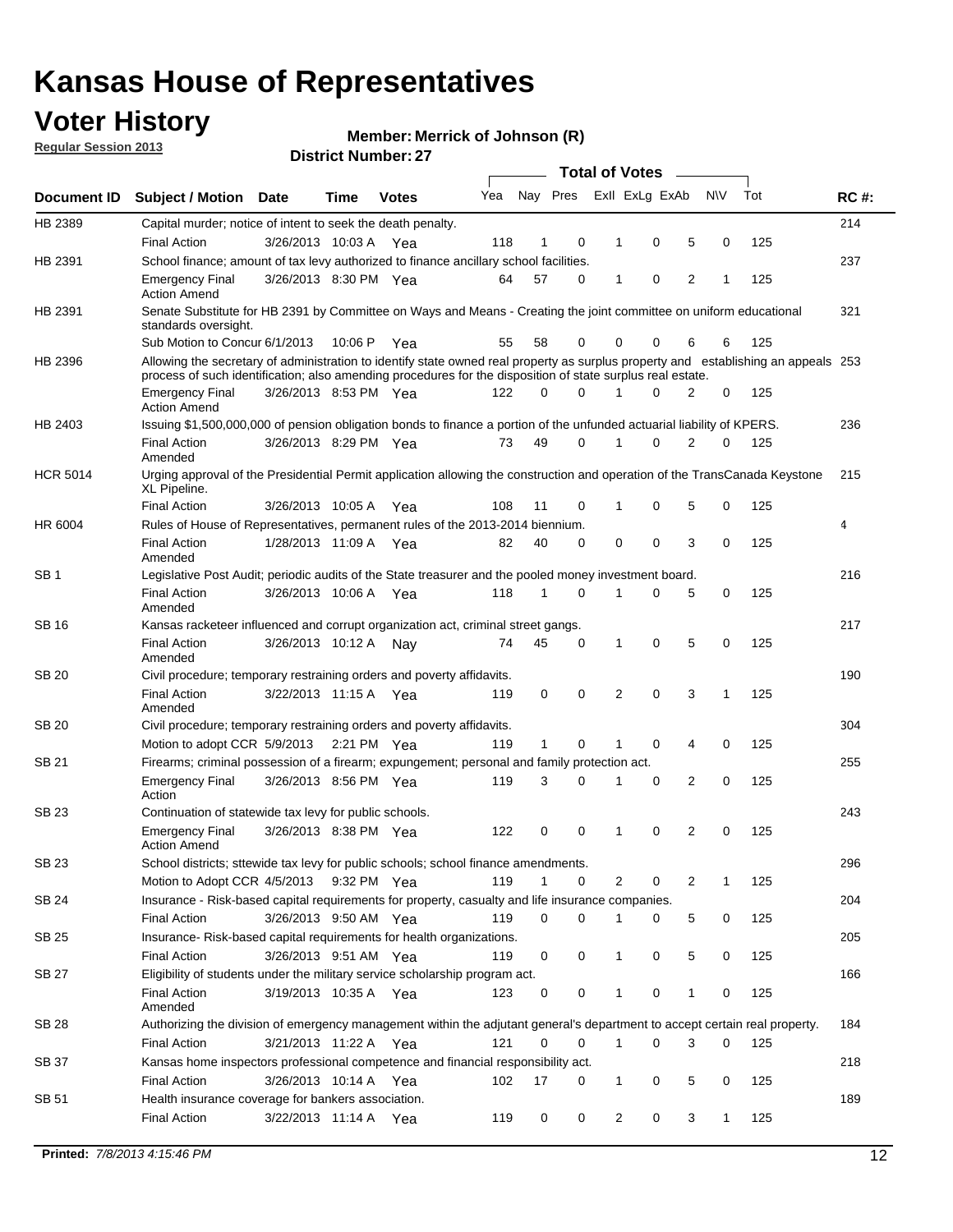## **Voter History**

**Merrick of Johnson (R)**

**Regular Session 2013**

|              |                                                                                                                                                                                                                                            |                       |             |              |     | <b>Total of Votes</b> |             |                |   |                |             |     |             |  |
|--------------|--------------------------------------------------------------------------------------------------------------------------------------------------------------------------------------------------------------------------------------------|-----------------------|-------------|--------------|-----|-----------------------|-------------|----------------|---|----------------|-------------|-----|-------------|--|
| Document ID  | <b>Subject / Motion Date</b>                                                                                                                                                                                                               |                       | Time        | <b>Votes</b> | Yea | Nay Pres              |             | Exll ExLg ExAb |   |                | <b>NV</b>   | Tot | <b>RC#:</b> |  |
| SB 52        | Mortgage interest rate cap increase.                                                                                                                                                                                                       |                       |             |              |     |                       |             |                |   |                |             |     | 238         |  |
|              | <b>Emergency Final</b><br>Action                                                                                                                                                                                                           | 3/26/2013 8:32 PM Yea |             |              | 120 | 2                     | 0           |                | 0 | 2              | 0           | 125 |             |  |
| SB 56        | Transferring the recognition of county fair associations from the secretary of agriculture to the board of county<br>commissioners.                                                                                                        |                       |             |              |     |                       |             |                |   |                |             |     | 191         |  |
|              | <b>Final Action</b><br>Amended                                                                                                                                                                                                             | 3/22/2013 11:21 A     |             | Yea          | 119 | 0                     | 0           | 2              | 0 | 3              | 1           | 125 |             |  |
| SB 57        | Substitute for SB 57 by Committee on Agriculture - Agriculture; powers and duties of the department of agriculture relating to                                                                                                             |                       |             |              |     |                       |             |                |   |                |             |     | 192         |  |
|              | poultry improvement plan and domesticated deer.<br>Final Action Sub Bill 3/22/2013 11:24 A Yea<br>Amended                                                                                                                                  |                       |             |              | 79  | 40                    | 0           | 2              | 0 | 3              | 1           | 125 |             |  |
| SB 57        | Substitute for SB 57 by Committee on Agriculture - Agriculture; powers and duties of the department of agriculture relating to<br>poultry improvement plan, stockyards and domesticated deer.                                              |                       |             |              |     |                       |             |                |   |                |             |     | 262         |  |
|              | Motion to adopt CCR 4/4/2013 2:18 PM Nay                                                                                                                                                                                                   |                       |             |              | 80  | 42                    | 0           | 1              | 0 | 2              | 0           | 125 |             |  |
| SB 58        | Sentencing for unlawful manufacturing of controlled substances.                                                                                                                                                                            |                       |             |              |     |                       |             |                |   |                |             |     | 219         |  |
|              | <b>Final Action</b>                                                                                                                                                                                                                        | 3/26/2013 10:15 A     |             | Yea          | 119 | 0                     | 0           | 1              | 0 | 5              | 0           | 125 |             |  |
| <b>SB 59</b> | Attorney general; reward for information.                                                                                                                                                                                                  |                       |             |              |     |                       |             |                |   |                |             |     | 193         |  |
|              | <b>Final Action</b>                                                                                                                                                                                                                        | 3/22/2013 11:25 A     |             | Yea          | 119 | 0                     | 0           | 2              | 0 | 3              | 1           | 125 |             |  |
| SB 62        | Making gas pipeline safety terminology consistent with federal regulations.                                                                                                                                                                |                       |             |              |     |                       |             |                |   |                |             |     | 163         |  |
|              | <b>Final Action</b>                                                                                                                                                                                                                        | 3/19/2013 10:32 A     |             | Yea          | 123 | 0                     | 0           | 1              | 0 | 1              | 0           | 125 |             |  |
| SB 63        | Elections; voting crimes, penalties and prosecution.                                                                                                                                                                                       |                       |             |              |     |                       |             |                |   |                |             |     | 246         |  |
|              | <b>Emergency Final</b><br><b>Action Amend</b>                                                                                                                                                                                              | 3/26/2013 8:42 PM Yea |             |              | 69  | 53                    | $\mathbf 0$ | 1              | 0 | $\overline{2}$ | $\mathbf 0$ | 125 |             |  |
| SB 68        | Driver's license examinations; locations.                                                                                                                                                                                                  |                       |             |              |     |                       |             |                |   |                |             |     | 220         |  |
|              | <b>Final Action</b>                                                                                                                                                                                                                        | 3/26/2013 10:16 A     |             | Yea          | 116 | 3                     | 0           | 1              | 0 | 5              | 0           | 125 |             |  |
| SB 69        | Motor vehicles; vehicle registration and license plates.                                                                                                                                                                                   |                       |             |              |     |                       |             |                |   |                |             |     | 167         |  |
|              | <b>Final Action</b>                                                                                                                                                                                                                        | 3/19/2013 10:37 A     |             | Yea          | 117 | 6                     | 0           | 1              | 0 | $\mathbf{1}$   | 0           | 125 |             |  |
| SB 74        | Prison-made goods act; prohibiting prisoner production of manufactured or modular homes.                                                                                                                                                   |                       |             |              |     |                       |             |                |   |                |             |     | 221         |  |
|              | <b>Final Action</b>                                                                                                                                                                                                                        | 3/26/2013 10:19 A     |             | Yea          | 87  | 32                    | 0           | 1              | 0 | 5              | 0           | 125 |             |  |
| SB 75        | Record requirements and civil penalties relating to sales of plastic bulk merchandise containers.                                                                                                                                          |                       |             |              |     |                       |             |                |   |                |             |     | 222         |  |
|              | <b>Final Action</b>                                                                                                                                                                                                                        | 3/26/2013 10:21 A     |             | Yea          | 101 | 18                    | 0           | 1              | 0 | 5              | 0           | 125 |             |  |
| SB 81        | Open records; requests for criminal justice information; restriction of certain officials' information from publicly accessible<br>records.                                                                                                |                       |             |              |     |                       |             |                |   |                |             |     | 194         |  |
|              | <b>Final Action</b><br>Amended                                                                                                                                                                                                             | 3/22/2013 11:27 A     |             | Yea          | 119 | 0                     | 0           | 2              | 0 | 3              |             | 125 |             |  |
| <b>SB 83</b> | House Substitute for SB 83 by Committee on Taxation - Income tax deductions and modifications; severance tax; sales tax;<br>delinquent tax liabilities.<br>Final Action Sub Bill 3/21/2013 11:30 A Yea                                     |                       |             |              | 96  | 25                    | 0           | 1              | 0 | 3              | 0           | 125 | 187         |  |
| SB 83        | House Substitute for SB 83 by Committee on Taxation--Income tax deductions and modifications; severance tax; sales tax and 260                                                                                                             |                       |             |              |     |                       |             |                |   |                |             |     |             |  |
|              | compensating use tax, preseumptions relating to nexus; property tax, exemptions, new automobile manufacturinge property;<br>taxation of watercraft; leased commercial and industrial property appeals; correction of clerical errors.      |                       |             |              |     |                       |             |                |   |                |             |     |             |  |
|              | Motion to adopt CCR 4/3/2013                                                                                                                                                                                                               |                       | 10:35 A Yea |              | 104 | 15                    | 0           | $\mathbf{1}$   | 0 | 3              | 2           | 125 |             |  |
| SB 84        | House Substitute for SB 84 by Committee on Taxation - Reduction to state income tax rates based on selected actual state<br>general fund receipts computations; distribution of revenues from sales and compensating use tax; reduction of |                       |             |              |     |                       | $\Omega$    |                | 0 |                |             |     | 188         |  |
|              | Final Action Sub Bill 3/21/2013 11:34 A Yea<br>Amended                                                                                                                                                                                     |                       |             |              | 82  | 39                    |             |                |   | 3              | $\Omega$    | 125 |             |  |
| SB 84        | House Substitute for SB 84 -- Reduction to state income tax rates based on selected actual state general fund receipts<br>computations; reduction of itemized deductions.<br>Motion to adopt CCR 5/28/2013 2:32 PM Yea                     |                       |             |              | 42  | 71                    | 0           |                | 0 | 9              | 2           | 125 | 317         |  |
| SB 84        | House Substitute for SB 84 -- Reduction to state income tax rates based on selected actual state general fund receipts                                                                                                                     |                       |             |              |     |                       |             |                |   |                |             |     | 319         |  |
|              | computations; reduction of itemized deductions.<br>Motion to adopt CCR 5/30/2013 9:14 PM Nay                                                                                                                                               |                       |             |              | 18  | 94                    | 0           |                | 0 | 9              | 3           | 125 |             |  |
| SB 85        | Motor vehicle insurance; providing proof of insurance by cellular phone or portable electronic device.                                                                                                                                     |                       |             |              |     |                       |             |                |   |                |             |     | 175         |  |
|              | <b>Final Action</b>                                                                                                                                                                                                                        | 3/20/2013 10:25 A Yea |             |              | 123 | 0                     | $\Omega$    |                | 0 | 1              | 0           | 125 |             |  |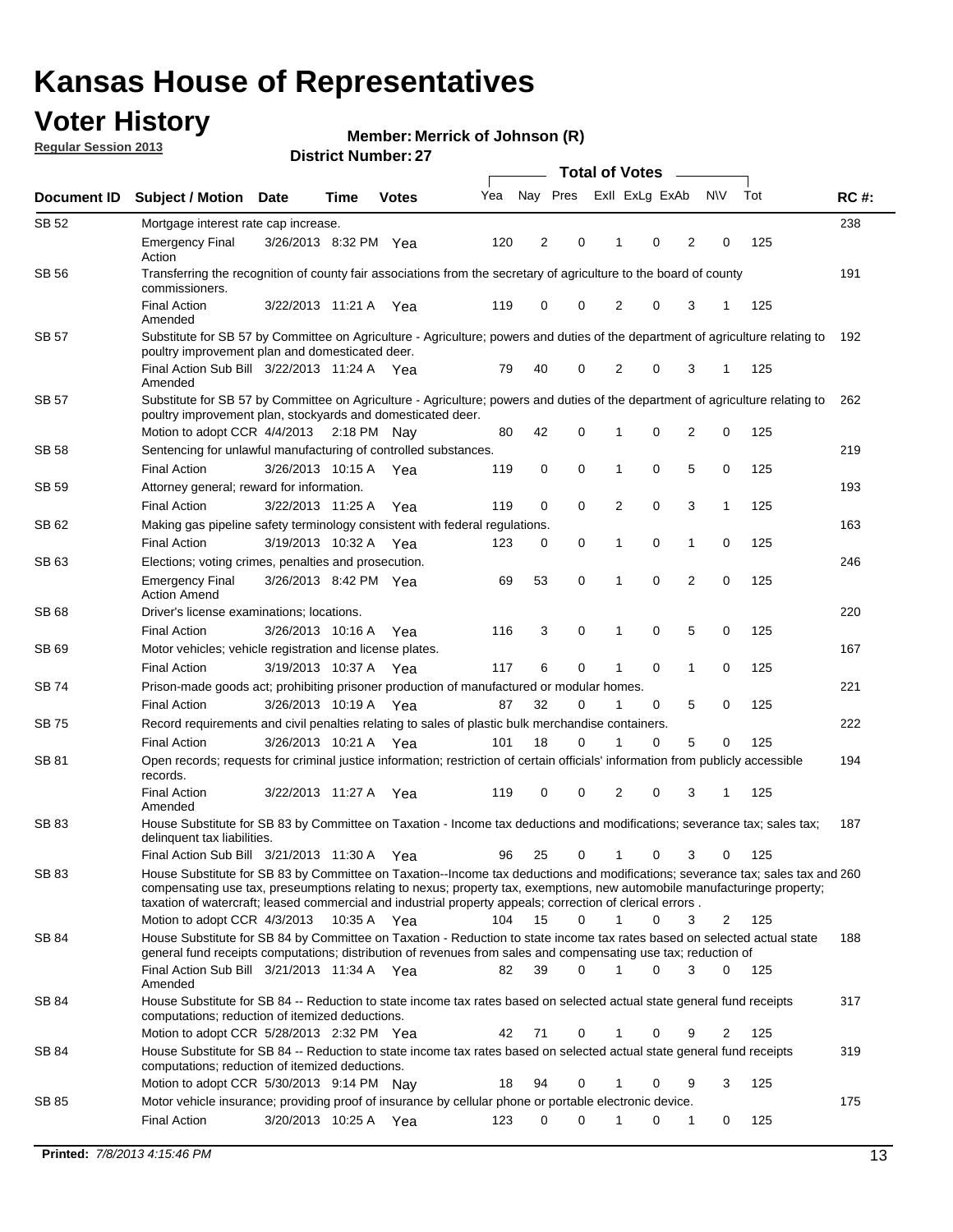## **Voter History**

**Regular Session 2013**

**Member: Merrick of Johnson (R)** 

| Document ID   | <b>Subject / Motion Date</b>                                                                          |                                                                                                         | Time    | <b>Votes</b> | Yea | Nay Pres       |              |   | Exll ExLg ExAb |                | <b>NV</b>    | Tot | <b>RC#:</b> |
|---------------|-------------------------------------------------------------------------------------------------------|---------------------------------------------------------------------------------------------------------|---------|--------------|-----|----------------|--------------|---|----------------|----------------|--------------|-----|-------------|
| <b>SB 88</b>  | Increasing the children's advocacy center assessment fee.                                             |                                                                                                         |         |              |     |                |              |   |                |                |              |     | 223         |
|               | <b>Final Action</b><br>Amended                                                                        | 3/26/2013 10:22 A Yea                                                                                   |         |              | 118 | $\mathbf{1}$   | 0            | 1 | 0              | 5              | 0            | 125 |             |
| SB 96         | Motor vehicles; counties with multiple registration facilities; additional registration fee.          |                                                                                                         |         |              |     |                |              |   |                |                |              |     | 224         |
|               | <b>Final Action</b><br>Amended                                                                        | 3/26/2013 10:24 A Yea                                                                                   |         |              | 106 | 12             | 0            | 1 | 0              | 5              | 1            | 125 |             |
| SB 96         | Additional motor vehicle registration fees.                                                           |                                                                                                         |         |              |     |                |              |   |                |                |              |     | 263         |
|               | Motion to adopt CCR 4/4/2013 2:21 PM Yea                                                              |                                                                                                         |         |              | 114 | 8              | 0            | 1 | 0              | 2              | 0            | 125 |             |
| SB 102        | Requiring the state treasurer to provide a list of daily deposits to the secretary of administration. |                                                                                                         |         |              |     |                |              |   |                |                |              |     | 195         |
|               | <b>Final Action</b><br>Amended                                                                        | 3/22/2013 11:28 A Yea                                                                                   |         |              | 119 | 0              | 0            | 2 | 0              | 3              | 1            | 125 |             |
| SB 102        | Enacting the second amendment protection act.                                                         |                                                                                                         |         |              |     |                |              |   |                |                |              |     | 295         |
|               | Motion to Adopt CCR 4/5/2013                                                                          |                                                                                                         |         | 9:20 PM Yea  | 96  | 24             | 0            | 2 | 0              | $\overline{2}$ | 1            | 125 |             |
| SB 111        | Establishing Native American legislative day at the capitol; awarding of high school diplomas.        |                                                                                                         |         |              |     |                |              |   |                |                |              |     |             |
|               | <b>Emergency Final</b><br><b>Action Amend</b>                                                         | 3/26/2013 8:41 PM Yea                                                                                   |         |              | 122 | 0              | 0            | 1 | 0              | 2              | 0            | 125 |             |
| SB 113        | Credit unions; changes in certain loan limitations.                                                   |                                                                                                         |         |              |     |                |              |   |                |                |              |     | 234         |
|               | <b>Emergency Final</b><br>Action                                                                      | 3/26/2013 8:25 PM Yea                                                                                   |         |              | 122 | 0              | 0            | 1 | 0              | 2              | 0            | 125 |             |
| SB 118        | Relating to law enforcement reporting and investigation of missing persons.                           |                                                                                                         |         |              |     |                |              |   |                |                |              |     | 225         |
|               | <b>Final Action</b>                                                                                   | 3/26/2013 10:25 A Yea                                                                                   |         |              | 119 | 0              | 0            | 1 | 0              | 5              | 0            | 125 |             |
| SB 120        | Enacting the Kansas farmers' market promotion act.                                                    |                                                                                                         |         |              |     |                |              |   |                |                |              |     | 196         |
|               | <b>Final Action</b><br>Amended                                                                        | 3/22/2013 11:31 A Yea                                                                                   |         |              | 68  | 51             | 0            | 2 | $\mathbf 0$    | 3              | $\mathbf{1}$ | 125 |             |
| SB 122        | Kansas administrative procedure act; service of order or notice.                                      |                                                                                                         |         |              |     |                |              |   |                |                |              |     | 226         |
|               | <b>Final Action</b><br>Amended                                                                        | 3/26/2013 10:26 A                                                                                       |         | Yea          | 119 | 0              | 0            | 1 | $\mathbf 0$    | 5              | 0            | 125 |             |
| SB 122        | Elections; unauthorized voting disclosures.                                                           |                                                                                                         |         |              |     |                |              |   |                |                |              |     |             |
|               | Motion to Adopt CCR 4/5/2013                                                                          |                                                                                                         | 6:23 PM | Yea          | 89  | 31             | 0            | 2 | 0              | 2              | 1            | 125 |             |
| SB 124        | Amending the Kansas restraint of trade act.                                                           |                                                                                                         |         |              |     |                |              |   |                |                |              |     | 227         |
|               | <b>Final Action</b><br>Amended                                                                        | 3/26/2013 10:27 A                                                                                       |         | Yea          | 116 | $\overline{2}$ | 1            | 1 | 0              | 5              | 0            | 125 |             |
| SB 124        | Amending the Kansas restraint of trade act.                                                           |                                                                                                         |         |              |     |                |              |   |                |                |              |     | 273         |
|               | Motion to Adopt CCR 4/5/2013                                                                          |                                                                                                         | 11:06 A | Yea          | 97  | 23             | 0            | 2 | 0              | $\overline{2}$ | $\mathbf{1}$ | 125 |             |
| <b>SB 128</b> | Career technical education incentive program amendments.                                              |                                                                                                         |         |              |     |                |              |   |                |                |              |     | 168         |
|               | <b>Final Action</b><br>Amended                                                                        | 3/19/2013 10:39 A Yea                                                                                   |         |              | 123 | 0              | 0            | 1 | 0              | 1              | 0            | 125 |             |
| <b>SB 129</b> | Bank commissioner; certain fees and hearing costs.                                                    |                                                                                                         |         |              |     |                |              |   |                |                |              |     | 254         |
|               | <b>Emergency Final</b><br><b>Action Amend</b>                                                         | 3/26/2013 8:55 PM Yea                                                                                   |         |              | 110 | 12             | 0            | 1 | 0              | 2              | 0            | 125 |             |
| SB 129        | Mortgage interest rate cap increase.                                                                  |                                                                                                         |         |              |     |                |              |   |                |                |              |     | 272         |
|               |                                                                                                       | Motion to Adopt CCR 4/5/2013<br>121<br>0<br>2<br>0<br>$\overline{c}$<br>0<br>125<br>10:42 A<br>0<br>Yea |         |              |     |                |              |   |                |                |              |     |             |
| SB 135        | Transferring boiler inspection duties from the department of labor to the state fire marshal.         |                                                                                                         |         |              |     |                |              |   |                |                |              |     | 228         |
|               | <b>Final Action</b>                                                                                   | 3/26/2013 10:28 A Yea                                                                                   |         |              | 114 | 5              | 0            | 1 | 0              | 5              | 0            | 125 |             |
| SB 136        | Providing veterans designation on driver's licenses and nondriver identification cards.               |                                                                                                         |         |              |     |                |              |   |                |                |              |     | 244         |
|               | <b>Emergency Final</b><br><b>Action Amend</b>                                                         | 3/26/2013 8:39 PM Yea                                                                                   |         |              | 119 | 3              | 0            | 1 | 0              | $\overline{2}$ | 0            | 125 |             |
| SB 139        | Kansas money transmitter act.                                                                         |                                                                                                         |         |              |     |                |              |   |                |                |              |     | 229         |
|               | <b>Final Action</b>                                                                                   | 3/26/2013 10:30 A                                                                                       |         | Yea          | 117 | $\mathbf{1}$   | $\mathbf{1}$ | 1 | 0              | 5              | 0            | 125 |             |
| SB 142        | Abortion; concerning civil actions related to abortion.                                               |                                                                                                         |         |              |     |                |              |   |                |                |              |     | 241         |
|               | <b>Emergency Final</b><br>Action                                                                      | 3/26/2013 8:36 PM Yea                                                                                   |         |              | 89  | 33             | 0            | 1 | 0              | 2              | 0            | 125 |             |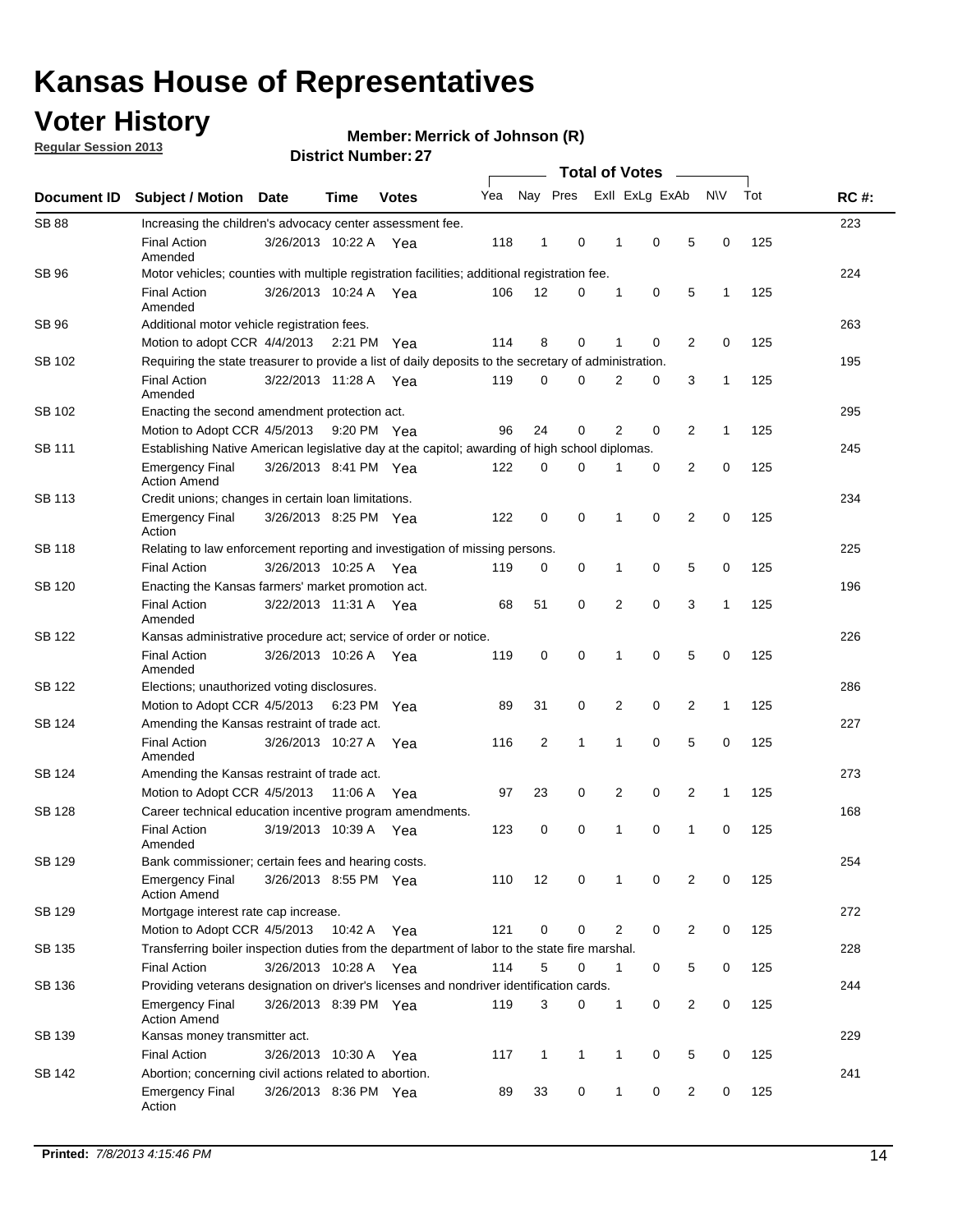## **Voter History**

**Member: Merrick of Johnson (R)** 

**Regular Session 2013**

|                 |                                                                                                                                                                          |                                                                                                                                                                                                       |             |                       | <b>Total of Votes</b><br>$\sim$ |          |   |              |                |                |                |     |             |  |
|-----------------|--------------------------------------------------------------------------------------------------------------------------------------------------------------------------|-------------------------------------------------------------------------------------------------------------------------------------------------------------------------------------------------------|-------------|-----------------------|---------------------------------|----------|---|--------------|----------------|----------------|----------------|-----|-------------|--|
| Document ID     | <b>Subject / Motion</b>                                                                                                                                                  | Date                                                                                                                                                                                                  | Time        | <b>Votes</b>          | Yea                             | Nay Pres |   |              | Exll ExLg ExAb |                | N\V            | Tot | <b>RC#:</b> |  |
| <b>SB 149</b>   | 239<br>Drug screening for recipients of cash assistance and unemployment benefits.                                                                                       |                                                                                                                                                                                                       |             |                       |                                 |          |   |              |                |                |                |     |             |  |
|                 | <b>Emergency Final</b><br><b>Action Amend</b>                                                                                                                            | 3/26/2013 8:33 PM Yea                                                                                                                                                                                 |             |                       | 106                             | 16       | 0 | 1            | 0              | 2              | 0              | 125 |             |  |
| SB 164          | Relating to the director of vehicles regulating providers of motor vehicle functions.                                                                                    |                                                                                                                                                                                                       |             |                       |                                 |          |   |              |                |                |                |     | 247         |  |
|                 | <b>Emergency Final</b><br><b>Action Amend</b>                                                                                                                            | 3/26/2013 8:43 PM Yea                                                                                                                                                                                 |             |                       | 117                             | 5        | 0 | $\mathbf{1}$ | 0              | 2              | 0              | 125 |             |  |
| SB 164          | Relating to the director of vehicles regulating providers of motor vehicle functions.                                                                                    |                                                                                                                                                                                                       |             |                       |                                 |          |   |              |                |                |                |     | 268         |  |
|                 | Motion to adopt CCR 4/4/2013 5:32 PM Yea                                                                                                                                 |                                                                                                                                                                                                       |             |                       | 111                             | 9        | 0 | $\mathbf{1}$ | 0              | 2              | $\overline{2}$ | 125 |             |  |
| SB 166          | Insurers supervision, rehabilitation and liquidation act; derivatives.                                                                                                   |                                                                                                                                                                                                       |             |                       |                                 |          |   |              |                |                |                |     | 206         |  |
|                 | <b>Final Action</b>                                                                                                                                                      | 3/26/2013 9:52 AM Yea                                                                                                                                                                                 |             |                       | 119                             | 0        | 0 | 1            | 0              | 5              | 0              | 125 |             |  |
| <b>SB 168</b>   | Limiting nuisance actions against certain agricultural activities.                                                                                                       |                                                                                                                                                                                                       |             |                       |                                 |          |   |              |                |                |                |     | 169         |  |
|                 | <b>Final Action</b><br>Amended                                                                                                                                           | 3/19/2013 10:40 A Yea                                                                                                                                                                                 |             |                       | 111                             | 12       | 0 | 1            | $\mathbf 0$    | 1              | 0              | 125 |             |  |
| <b>SB 168</b>   | Limiting nuisance actions against certain agricultural activities.                                                                                                       |                                                                                                                                                                                                       |             |                       |                                 |          |   |              |                |                |                |     | 264         |  |
|                 | Motion to adopt CCR 4/4/2013                                                                                                                                             |                                                                                                                                                                                                       |             | $2:30 \text{ PM}$ Yea | 110                             | 12       | 0 | 1            | 0              | 2              | 0              | 125 |             |  |
| SB 171          | School districts; amendments to Kansas uniform financial accounting and reporting act.                                                                                   |                                                                                                                                                                                                       |             |                       |                                 |          |   |              |                |                |                |     | 248         |  |
|                 | <b>Emergency Final</b><br><b>Action Amend</b>                                                                                                                            | 3/26/2013 8:44 PM Yea                                                                                                                                                                                 |             |                       | 122                             | 0        | 0 | 1            | 0              | 2              | 0              | 125 |             |  |
| SB 171          | School districts; amendments to Kansas uniform financial accounting and reporting act.                                                                                   |                                                                                                                                                                                                       |             |                       |                                 |          |   |              |                |                |                |     | 285         |  |
|                 | Motion to Adopt CCR 4/5/2013 6:19 PM Yea                                                                                                                                 |                                                                                                                                                                                                       |             |                       | 63                              | 57       | 0 | 2            | 0              | $\overline{2}$ | 1              | 125 |             |  |
| SB 171          | Appropriations for FY 2013, FY 2014, FY 2015, FY 2016, FY 2017 and FY 2018 for various state agencies; capital<br>improvement projects; claims against the state.        |                                                                                                                                                                                                       |             |                       |                                 |          |   |              |                |                |                |     | 320         |  |
|                 | Motion to adopt CCR 6/1/2013 4:30 PM Yea                                                                                                                                 |                                                                                                                                                                                                       |             |                       | 63                              | 51       | 0 | 0            | 0              | 8              | 3              | 125 | 242         |  |
| SB 187          |                                                                                                                                                                          | Establishing the workers compensation and employment security boards nominating committee; administrative law judge<br>appointment; workers compensation appeals board.                               |             |                       |                                 |          |   |              |                |                |                |     |             |  |
|                 | <b>Emergency Final</b><br><b>Action Amend</b>                                                                                                                            | 3/26/2013 8:37 PM Yea                                                                                                                                                                                 |             |                       | 88                              | 34       | 0 |              | 0              | 2              | 0              | 125 |             |  |
| SB 187          |                                                                                                                                                                          | Amending workers compensation law provisions; establishing the workers compensation and employment security boards<br>nominating committee; notice requirements; workplace health and safety program. |             |                       |                                 |          |   |              |                |                |                |     |             |  |
|                 | Motion to Adopt CCR 4/5/2013 11:26 A Yea                                                                                                                                 |                                                                                                                                                                                                       |             |                       | 89                              | 31       | 0 | 2            | 0              | 3              | 0              | 125 |             |  |
| SB 199          | University of Kansas medical center; midwest center for stem cell therapy.                                                                                               |                                                                                                                                                                                                       |             |                       |                                 |          |   |              |                |                |                | 235 |             |  |
|                 | <b>Emergency Final</b><br><b>Action Amend</b>                                                                                                                            | 3/26/2013 8:26 PM Yea                                                                                                                                                                                 |             |                       | 90                              | 32       | 0 | 1            | 0              | $\overline{2}$ | 0              | 125 |             |  |
| SB 199          | Health care; stem cell therapy and unused medications.                                                                                                                   |                                                                                                                                                                                                       |             |                       |                                 |          |   |              |                |                |                |     | 290         |  |
|                 | Motion to Adopt CCR 4/5/2013                                                                                                                                             |                                                                                                                                                                                                       | 7:52 PM Yea |                       | 90                              | 30       | 0 | 2            | 0              | 2              | 1              | 125 |             |  |
| SB 216          | Allowing a public building commission to acquire land for a municipal university similar to what such commission is currently<br>allowed to do for any state university. |                                                                                                                                                                                                       |             |                       |                                 |          |   |              |                |                |                |     | 185         |  |
|                 | <b>Final Action</b>                                                                                                                                                      | 3/21/2013 11:23 A                                                                                                                                                                                     |             | Yea                   | 121                             | 0        | 0 | 1            | 0              | 3              | 0              | 125 |             |  |
| SB 246          | Reconciling amendments to certain statutes.                                                                                                                              |                                                                                                                                                                                                       |             |                       |                                 |          |   |              |                |                |                |     | 315         |  |
|                 | <b>Emergency Final</b><br>Action                                                                                                                                         | 5/23/2013 2:14 PM Yea                                                                                                                                                                                 |             |                       | 111                             | 0        | 0 | 1            | 0              | 8              | 5              | 125 |             |  |
| <b>SCR 1604</b> | Joint rules for the Senate and House of Representatives, 2013-2014.                                                                                                      |                                                                                                                                                                                                       |             |                       |                                 |          |   |              |                |                |                |     | 5           |  |
|                 | <b>Final Action</b><br>Amended                                                                                                                                           | 1/28/2013 11:12 A Yea                                                                                                                                                                                 |             |                       | 81                              | 41       | 0 | 0            | 0              | 3              | 0              | 125 |             |  |
| <b>SCR 1606</b> | Honoring pregnancy maintenance resource centers.                                                                                                                         |                                                                                                                                                                                                       |             |                       |                                 |          |   |              |                |                |                |     | 240         |  |
|                 | <b>Emergency Final</b><br>Action                                                                                                                                         | 3/26/2013 8:34 PM Yea                                                                                                                                                                                 |             |                       | 122                             | 0        | 0 | 1            | 0              | 2              | 0              | 125 |             |  |